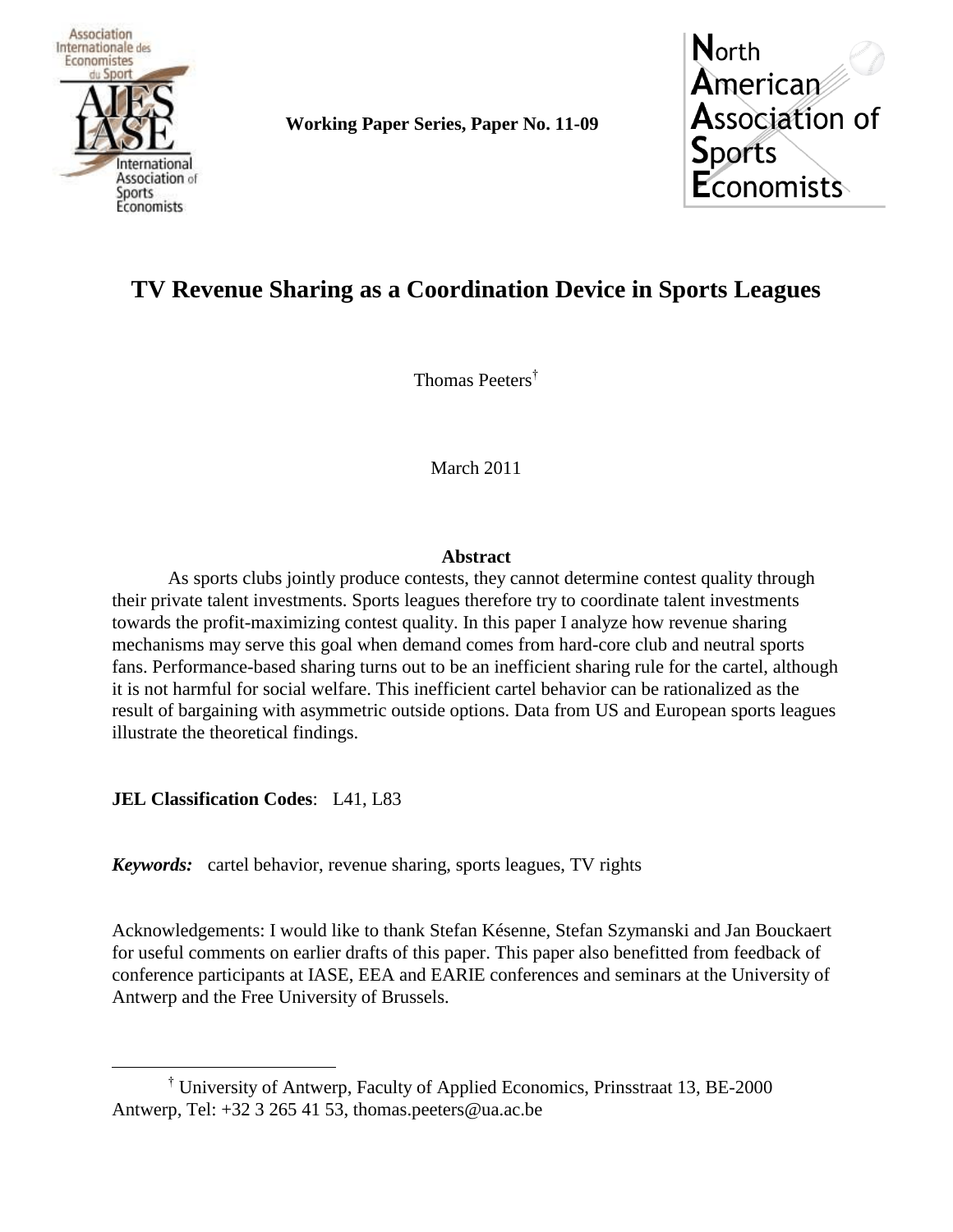## 1 Introduction

Consumers of sports competitions come in two kinds. A first type of consumer is committed to one team only. This "hard-core club fan" prefers to see his favorite team win and therefore has a preference for one team dominating the competition. A second type of consumer is not committed to one team, but instead enjoys a tense competition with a high level of play. As this "neutral sports fan" appreciates uncertainty of outcome in the competition, his willingness-to-pay for a sports competition decreases when one team continuously dominates. Typically, hard-core fans are held responsible for match-day income (i.e. ticket sales, catering in the stadium,...), while neutral fans predominantly determine revenues from the sale of TV rights. A sports club maximizing profits would ideally want to provide a contest that has exactly the right mix of features to get maximal profits from both groups of consumers.

Sports clubs cannot produce contests on their own and the decisions of all clubs in a contest determine its features. Most importantly, their talent investments impact strongly on the revenues that may be attained from a sports contest. In a competitive environment clubs would compete in talent and possibly overinvest. However, the sports industry is not a typical competitive environment, as clubs join together to create cartels in the form of sports leagues. Most leagues have created coordination devices to steer talent investment decisions in an attempt to maximize joint profits. Famous examples of such devices are salary caps (where the league limits the amount teams may spend on player wages) and the sharing of broadcast or gate revenues (where the league may set the sharing rule to influence club incentives). Since these devices are not outlawed by antitrust authorities, sports leagues communicate their existence and application openly. This brings about an opportunity to evaluate whether leagues have efficiently used these devices to coordinate club decisions. As such, we may obtain some insight in the functioning of these cartels.

In this paper I focus on sharing rules for collectively sold broadcast rights, which may be used to coordinate talent investments made by clubs. I evaluate how three different sharing mechanisms (equal sharing, performance-based sharing and sharing based on home market sizes) influence talent investments, joint profits and social welfare. Equal sharing of broadcast revenues is the system used in the American Major leagues. European soccer leagues on the other hand have used a variety of systems. As can be seen in Table 1, they often combine equal and performance-based sharing with a part of revenues being shared based on TV appearances.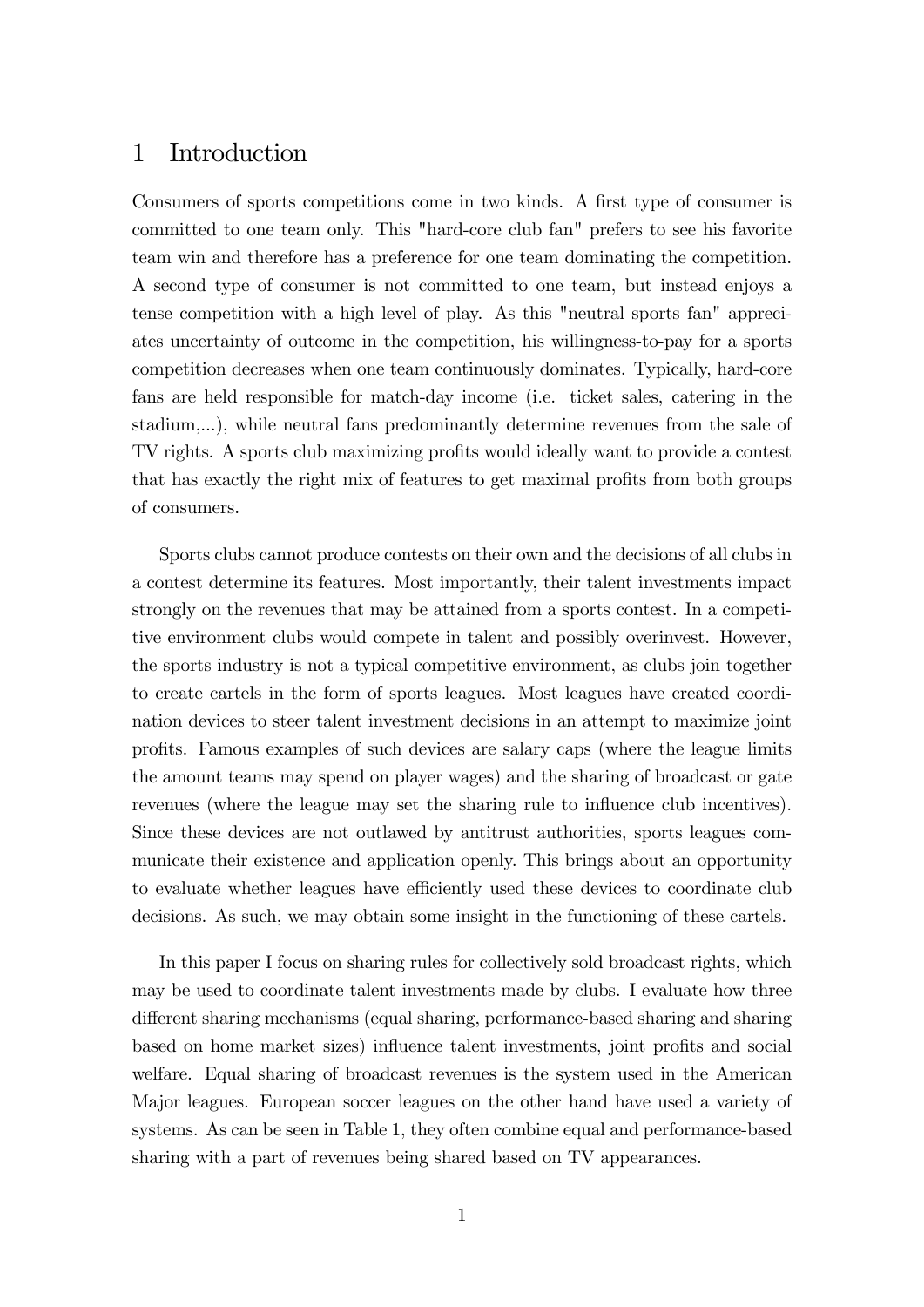#### <INSERT TABLE 1 ABOUT HERE>

My analysis Örst shows that performance-based sharing of broadcast revenues is an inefficient way to maximize the cartel's joint profit, compared to equal and market size based sharing. From the league's point-of-view performance-based sharing provides too strong incentives to invest in talent. This does not necessarily imply that performance-based sharing is also harmful to social welfare. I secondly explain that performance-based sharing, although sub-optimal, may be the result of bargaining between teams. When clubs have asymmetric home markets and antitrust authorities prevent sharing purely based on market size, an agreement between teams can only be reached when the cartel uses performance-based sharing to allocate a larger share of revenues to large-market teams. I provide summary data on European soccer and American major leagues to support the main theoretical results.

Antitrust concerns about practices in the sports industry have given rise to a significant literature, which goes back to the seminal papers by Rottenberg (1956) and Neale (1964). A large part of these contributions (see e.g. El Hodiri & Quirk  $(1971)$  and Szymanski & Késenne  $(2004)$ ) primarily focus on the issue of competitive balance (i.e. uncertainty of outcome) in sports leagues. Szymanski (2001) introduces the idea of hard-core and neutral fans for sports in this literature. Forrest et al. (2005) empirically identify the demand for televised matches as coming from more "neutral" fans than demand for stadium seating. I further develop these insights by embedding them in a complete theoretical framework. In doing so, I also build on the model of Falconieri et al.  $(2004)$ . They examine the effect of collective and individual sales of broadcast rights, but focus only on TV viewers. Several earlier contributions have looked at aspects of cartel behavior in sports, for example Ferguson et al. (2000) in Major League Baseball, Forrest et al. (2004) in English Premier League soccer and Kahn (2007) in college sports. The possible use of revenue sharing as an incentive device has first been highlighted by Atkinson et al. (1988) in an analysis of the National Football League. The analysis of Palomino and Sakovics (2004) is most closely related to mine. They evaluate performance based versus equal sharing of TV revenue by leagues who either face or do not face international competition when bidding for players. I extend their analysis in three ways. First, I allow clubs to have asymmetric home markets, a major issue of concern in the competitive balance literature. Second, on the revenue side I include match-day income on top of TV revenues and I introduce the notion of different consumer types. Finally, I look at the decision process within the league cartel, which may lead to inefficient cartel behavior.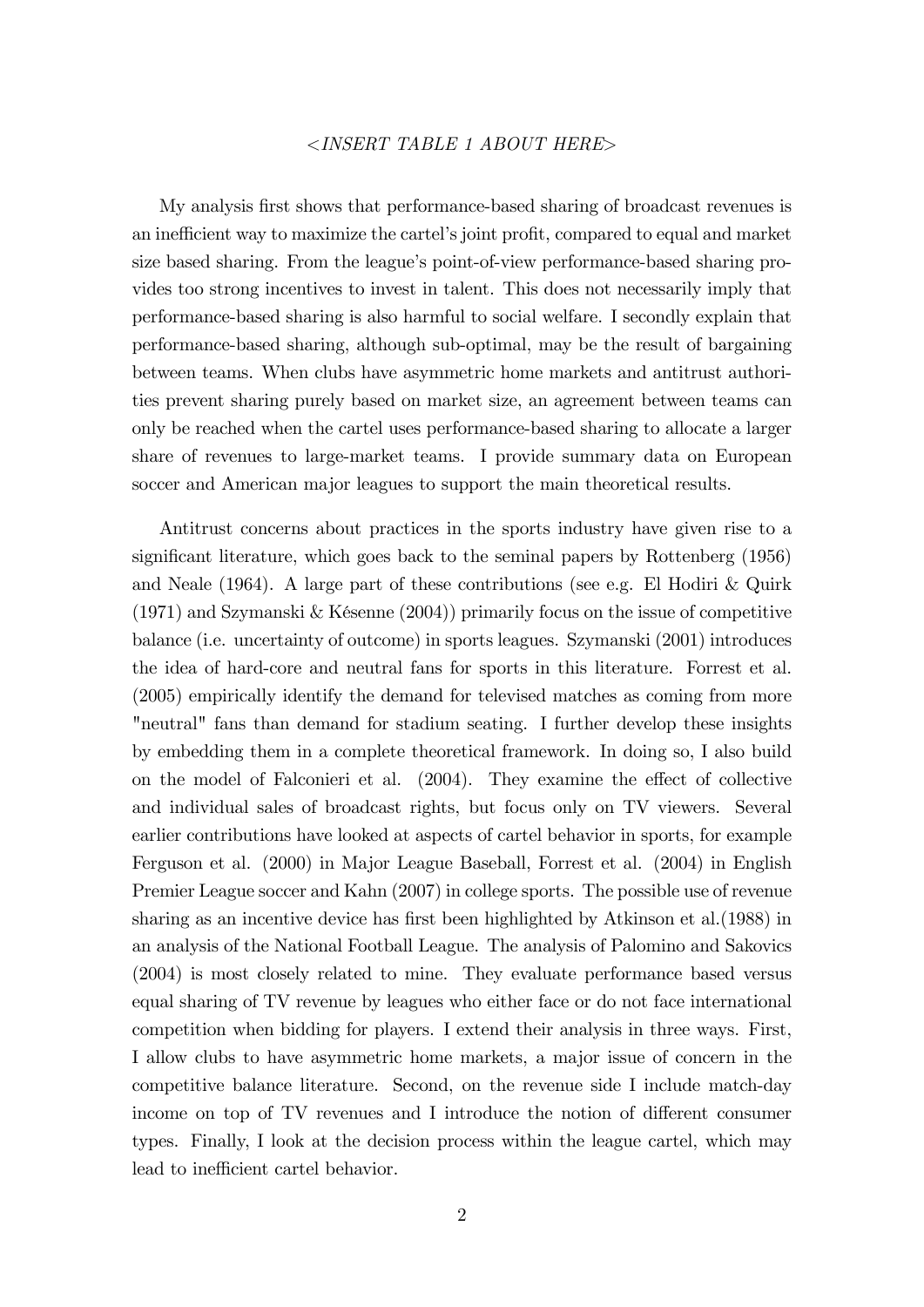In the next section I introduce a model of the sports industry with horizontally diversified consumers and look at the pricing decisions of clubs and broadcasters. In section three I determine the equilibrium talent investments under different sharing rules. I further provide an overview on a few European soccer leagues to show the validity of the model results. A fourth section holds the evaluation of the sharing mechanisms from the cartelís point of view and looks at social welfare. Then I present the bargaining stage to explain cartel inefficiency. I also include summary data on US and European leagues to illustrate the main theoretical findings here. In the final section I formulate some conclusions.

## 2 Model setup

This section presents a simple model of a professional sports league. The timing of the model consists in three stages. First, the league decides on a distribution rule for broadcast revenues through bargaining between teams. In a second stage the fully informed clubs decide on talent investments. Finally, their joint product is sold to hard-core fans by means of stadium tickets and to neutral fans through broadcasters. In this stage the clubs and broadcaster make their pricing decisions. Working backward, I first solve the pricing problem and then turn to the other stages of the game in the next sections.

## 2.1 Clubs and league

In the model two profit-maximizing clubs  $(k \text{ and } j)$  play a competition consisting of two matches, one at each teamís venue. As in Palomino and Sakovics (2004) clubs determine talent investments  $(t_j \text{ and } t_k)$  by making a discrete choice. They either invest a high amount,  $h$ , or a low amount,  $l$ . These investments result in the following win probabilities:

$$
w_j(t_j, t_k) : \begin{cases} w(l, l) = w(h, h) = 1/2 \\ w(h, l) = \beta \\ w(l, h) = 1 - \beta \end{cases}
$$
 (1)

where:  $1 > \beta > 1/2$ 

For simplicity in notation  $l$  is normalized to zero. As in Szymanski and Késenne (2004) players to accommodate both choices are readily available, so there is no bidding for talent between clubs and talent is available at fixed marginal cost. For the international labor market of European sports, this seems a very sensible assumption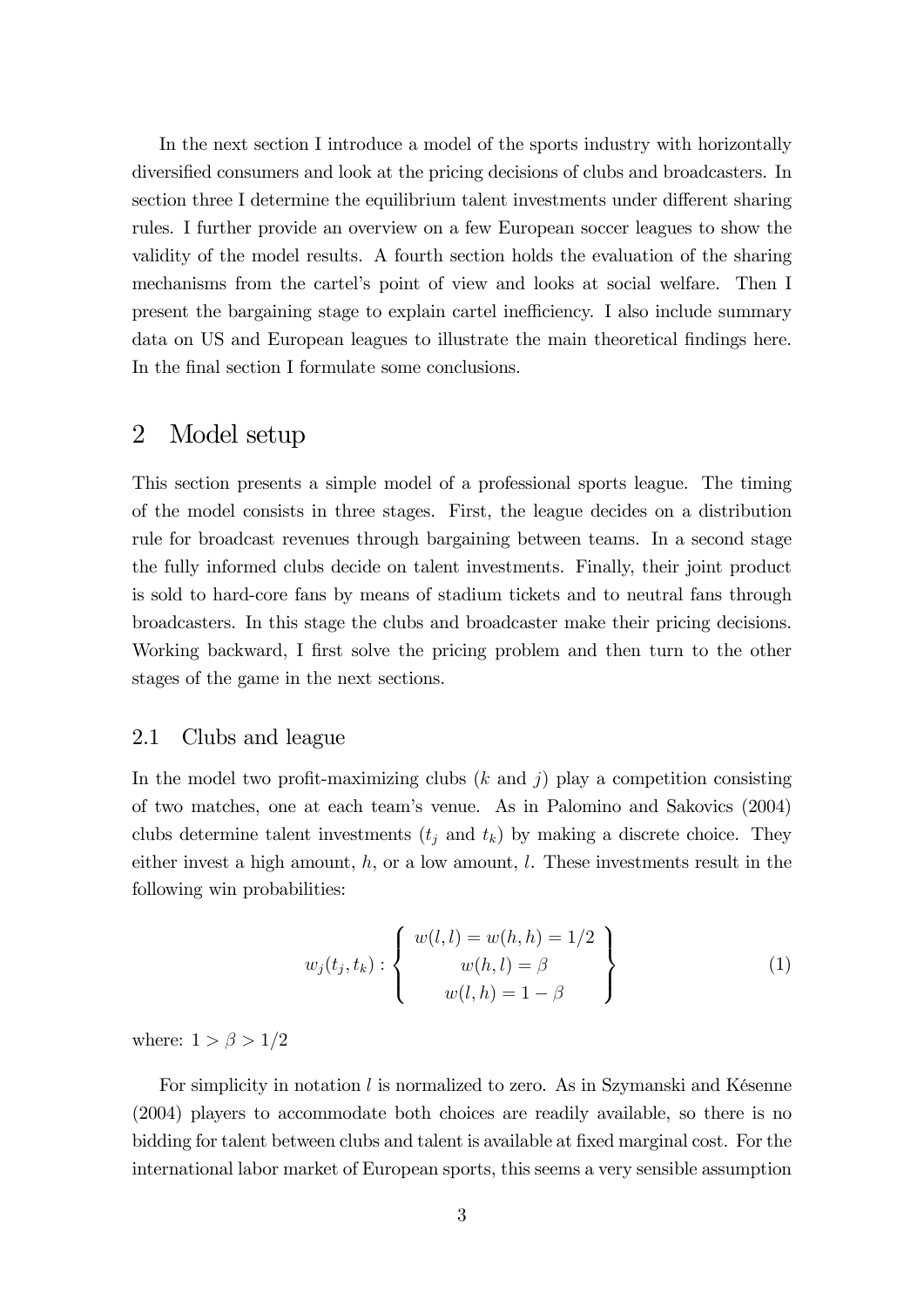to make. Some authors (e.g. El Hodiri and Quirk, 1971) assume a fixed talent supply, as they feel this is more realistic for the American major leagues. Such an alternative setting would probably strengthen my results, because with a fixed supply of talent extra talent demand drives up marginal talent costs. The demand enhancing effects of performance-based sharing would then reduce proÖtability even more.

After having observed talent investments, clubs set prices to hard-core fans. As is common in the literature, clubs do not compete for each other's fans and are consequently monopolists in their home markets. Both teams differ in the size of their home market and therefore in the maximum amount of hard-core fans they may serve. The large market club, from now on club 1, may serve  $m_1$  fans, while the small market club, further on called club 2, has  $m_2$  potential hard-core fans, with  $0 < m_2 < m_1$ . After clubs have taken their pricing decisions, they sell tickets for the match in their home venue. I assume that thereafter no sharing of gate revenues takes place.

In order to serve neutral fans clubs pool their broadcast rights and sell them to the highest bidding broadcaster in an auction setting. Revenues from these sales may be distributed in three different ways, given by the sharing mechanism  $d_i$ . The league either sets an equal sharing rule  $(d_i = 1/2)$ , a performance-based sharing rule  $(d_i = w_j)$  or a sharing rule based on market sizes  $(d_i = \frac{m_j}{m_i + n})$  $\frac{m_j}{m_j+m_k}$ ). Clubs know the sharing rule before making talent investments.

#### 2.2 Sports consumers

A crucial innovation in the present model is that sports fans are not a homogeneous group. Instead, they come in two distinct groups that have a different appreciation for several aspects of the sports product. This shows in the model through the fact that both groups attach different quality levels to the same product. Quality for both types depends on the talent investments chosen by clubs. As hard-core fans primarily enjoy a high winning percentage, their quality,  $f(t_j, t_k)$ , is given by:

$$
f(h, l) > f(h, h) = f(l, l) > f(l, h)^{1}
$$
\n(2)

where:

$$
f(h, l) - f(l, l) = f(l, l) - f(l, h)
$$
\n(3)

<sup>&</sup>lt;sup>1</sup>An alternative specification might be  $f(h, l) > f(h, h) > f(l, l) > f(l, h)$ . This would mean hard-core fans also enjoy talent per se. As this would probably strengthen the investment incentives for clubs, I feel the present specification is the more restrictive to arrive at my conclusions.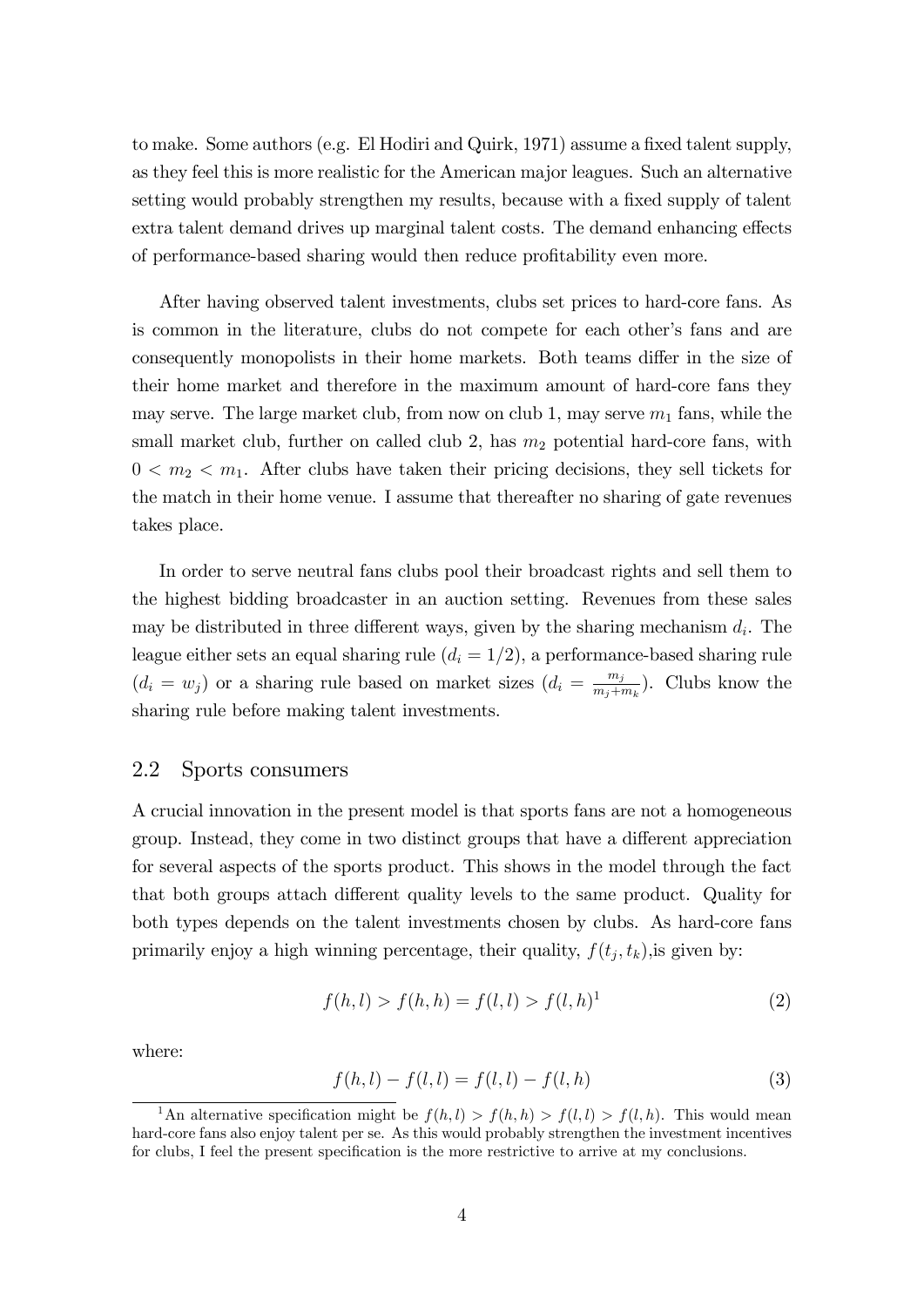This last condition implies that hard-core fans consider a similar fall in winning percentage as a similar quality decline whether or not it is in the "winning" or the "losing" region. In other words, avoiding a loss has the same importance as obtaining a win.

Neutral sports fans enjoy tension and a high level of playing talent in a sports match. This is indicated by their quality variable  $b(t_j, t_k)$ :

$$
b(h, h) > b(h, l) = b(l, l) = b(l, h)
$$
\n(4)

When both tension and level of play increase, the quality of the competition goes up. In case one aspect improves at the expense of the other, quality remains at the same level. As neutral fans have no preference for one team over the other they attach the same value to domination of the contest by either team. Both groups of fans have a demand for sports contest which depends on quality and price. As in Falconieri et al. (2004), fans in both groups have individual specific preferences  $(x<sub>i</sub><sup>b</sup>)$ and  $x_v^f$  that are uniformly distributed along the interval [0, 1]. As such, each fan is, depending on his type, confronted with the maximization problem:

$$
Max\left\{x_v^b b(t_j, t_k) - p_b, 0\right\}
$$

or

$$
Max\left\{x_v^f f(t_j, t_k) - p_f^j, 0\right\}
$$

This leads to a market demand for one fixture from both groups given by:

$$
D_b = n \frac{b(t_j, t_k) - p_b}{b(t_j, t_k)} \tag{5}
$$

$$
D_f^j = m_j \frac{f(t_j, t_k) - p_f^j}{f(t_j, t_k)}
$$
(6)

Demand from hard-core fans is given separately for both clubs, as index  $j$  shows, while neutral fan demand is equal to market demand.

## 2.3 Broadcasters

The demand for televised matches cannot be met directly by clubs. The league therefore sells broadcasting rights in an auction to the highest bidding broadcaster, who in turn faces demand from neutral fans. As such, it is the broadcaster which takes the pricing decision. From the specification of neutral consumers and normalizing the cost of broadcasting to zero, the profit for a monopolist broadcaster is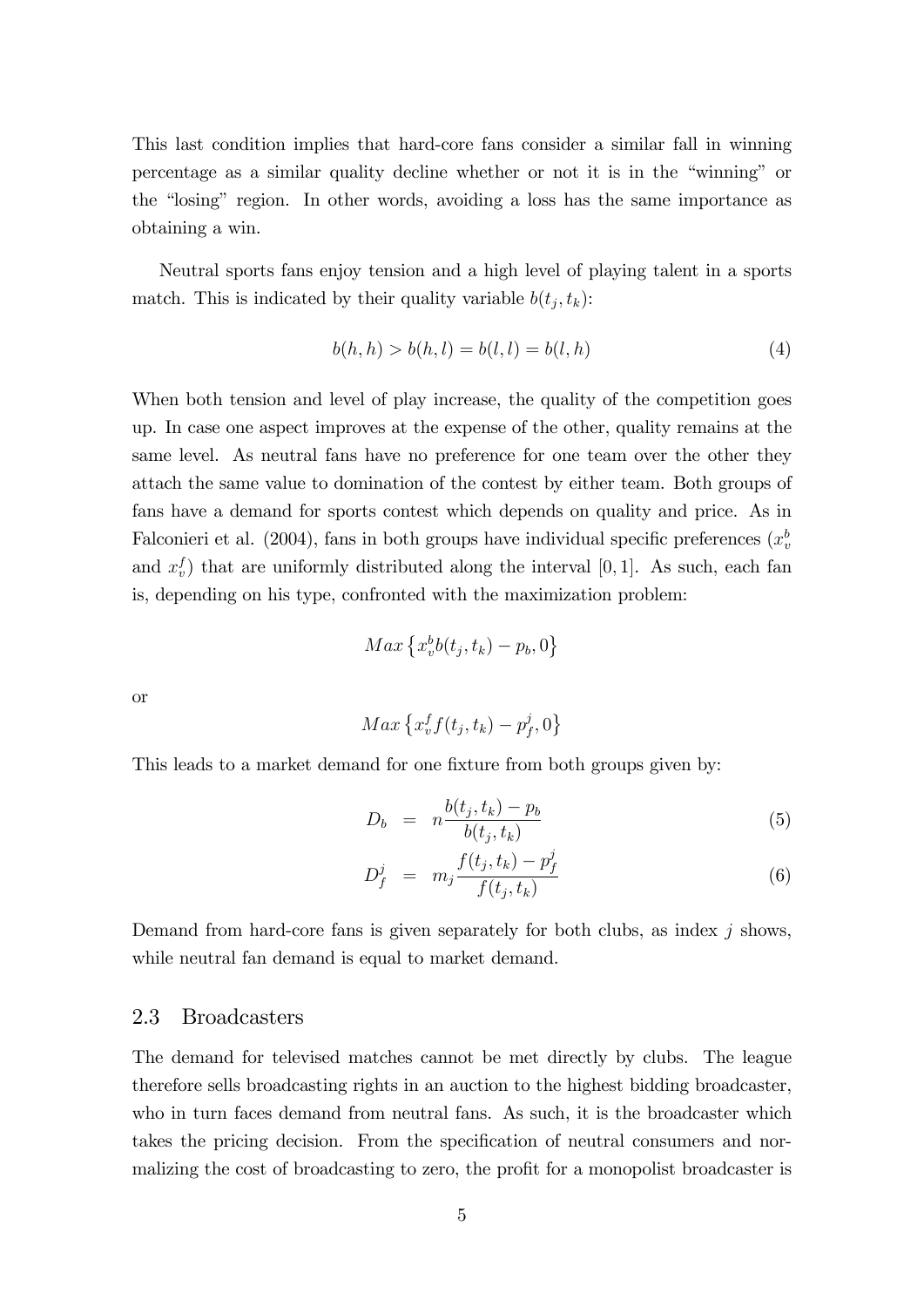given as:

$$
\pi_b = 2p_b n \frac{b(t_j, t_k) - p_b}{b(t_j, t_k)}\tag{7}
$$

In the model the broadcasting sector is assumed to be competitive in nature. The auction is then a common value auction with a sufficient number of bidders. Consequently, broadcasters are willing to pay every amount up to the monopoly profit when bidding for the broadcast rights. The league then succeeds in capturing the entire monopoly rents.

## 2.4 Pricing decisions and profits

Solving backward the first step is to determine the pricing decisions of the broadcaster and both teams. These decisions are made after both clubs have taken talent investment decisions that are common knowledge. Both the broadcaster and the clubs aim to maximize revenues from fans for a given quality level. Their maximization problem is:

$$
M_{p_b} \left\{ 2p_b n \frac{b(t_j, t_k) - p_b}{b(t_j, t_k)} \right\}
$$
  

$$
M_{q_x} \left\{ p_f^j m_j \frac{f(t_j, t_k) - p_j}{f(t_j, t_k)} \right\}
$$

Solving these problems for both prices leads to:

$$
p_b = \frac{b(t_j, t_k)}{2}
$$

$$
p_f^j = \frac{f(t_j, t_k)}{2}
$$

As clubs succeed in capturing the monopoly rent of the broadcaster, this translates into club revenues given by:

$$
R_b = n \frac{b(t_j, t_k)}{2} \tag{8}
$$

$$
R_f^j = m_j \frac{f(t_j, t_k)}{4} \tag{9}
$$

Revenues from neutral fans are then divided following the sharing rule, which was agreed on up-front by both teams and the league. Expected club profits for the large club (1) and small club (2) can now be determined as a function of talent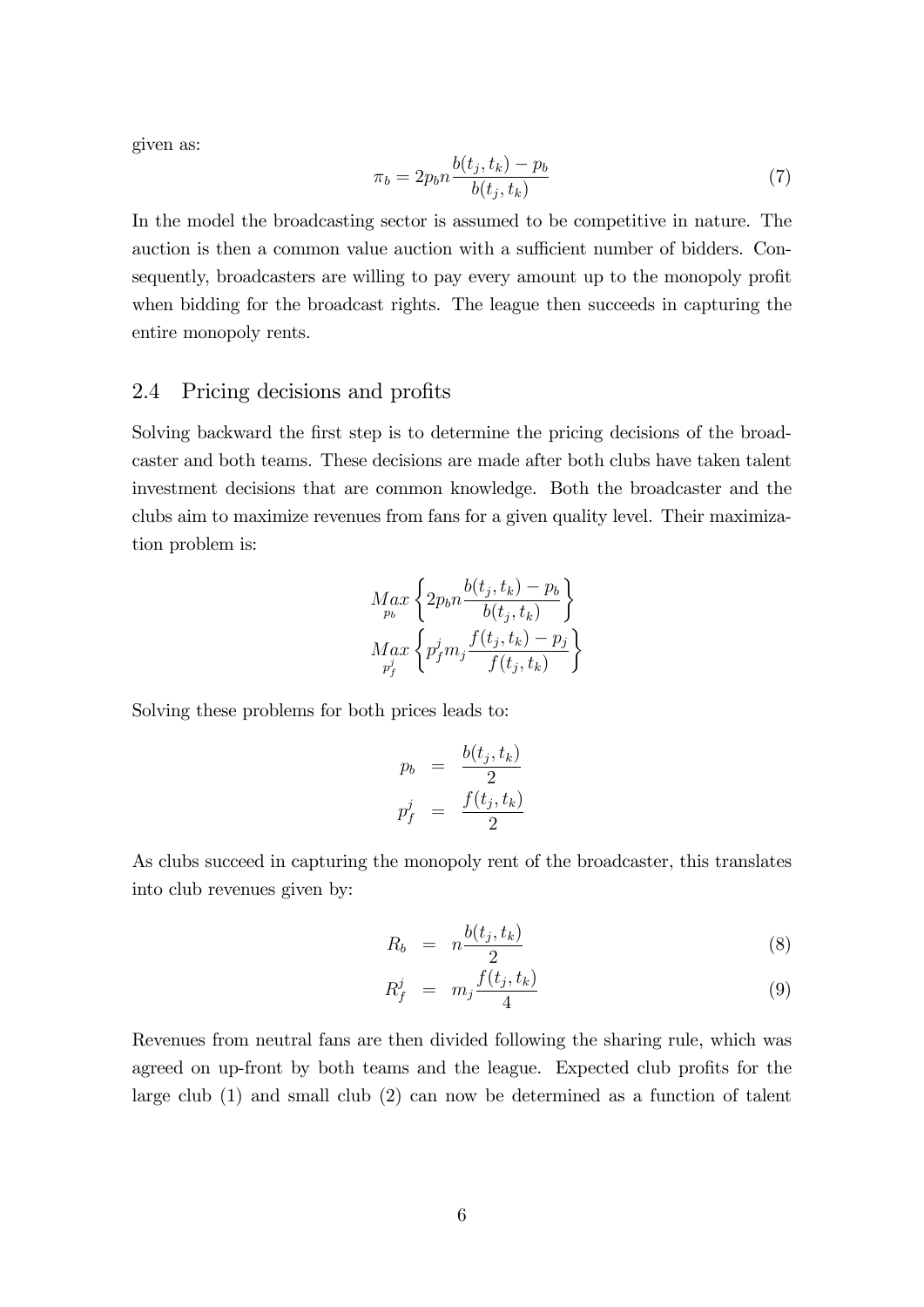investments and the distribution scheme:

$$
\pi_1^i(t_1, t_2) = m_1 \frac{f(t_1, t_2)}{4} + d_i n \frac{b(t_1, t_2)}{2} - t_1 \tag{10}
$$

$$
\pi_2^i(t_2, t_1) = m_2 \frac{f(t_2, t_1)}{4} + d_i n \frac{b(t_2, t_1)}{2} - t_2 \tag{11}
$$

## 2.5 League profits and social welfare

As a cartel of clubs, the league's objective is to maximize joint profits by implementing an optimal distribution scheme  $d_i$ . Her objective function boils down to:

$$
\pi_L = \frac{1}{4} \left[ m_1 f(t_1, t_2) + m_2 f(t_2, t_1) + 2nb(t_1, t_2) \right] - (t_1 + t_2)
$$
\n(12)

where  $t_j(d_i)$  is written as  $t_j$ .

Since the consumer demand curves are specified in the model I may establish these expressions for consumer surplus:

$$
CS_b = \frac{1}{4}nb(t_j, t_k)
$$
  

$$
CS_f^j = \frac{1}{8}m_j f(t_j, t_k)
$$

Social welfare in the industry as a whole is the sum of consumer surplus, club profits and broadcaster profits (which equal zero), which results in:

$$
SW = \frac{3}{8} \left[ m_1 f(t_1, t_2) + m_2 f(t_2, t_2) + 2nb(t_1, t_2) \right] - (t_1 + t_2)
$$
 (13)

## 3 Talent investments

This section presents the results of the talent investment stage. It is clear that four different outcomes may arise:

- 1. mutually high investments:  $t_1 = h, t_2 = h$
- 2. large market domination:  $t_1 = h, t_2 = l$
- 3. small market domination:  $t_1 = l, t_2 = h$
- 4. mutually low investments:  $t_1 = l, t_2 = l$

The approach adopted here consists in determining under which conditions on  $m_1$ ,  $m_2$  and n each of these four outcomes is a Nash-equilibrium of the investment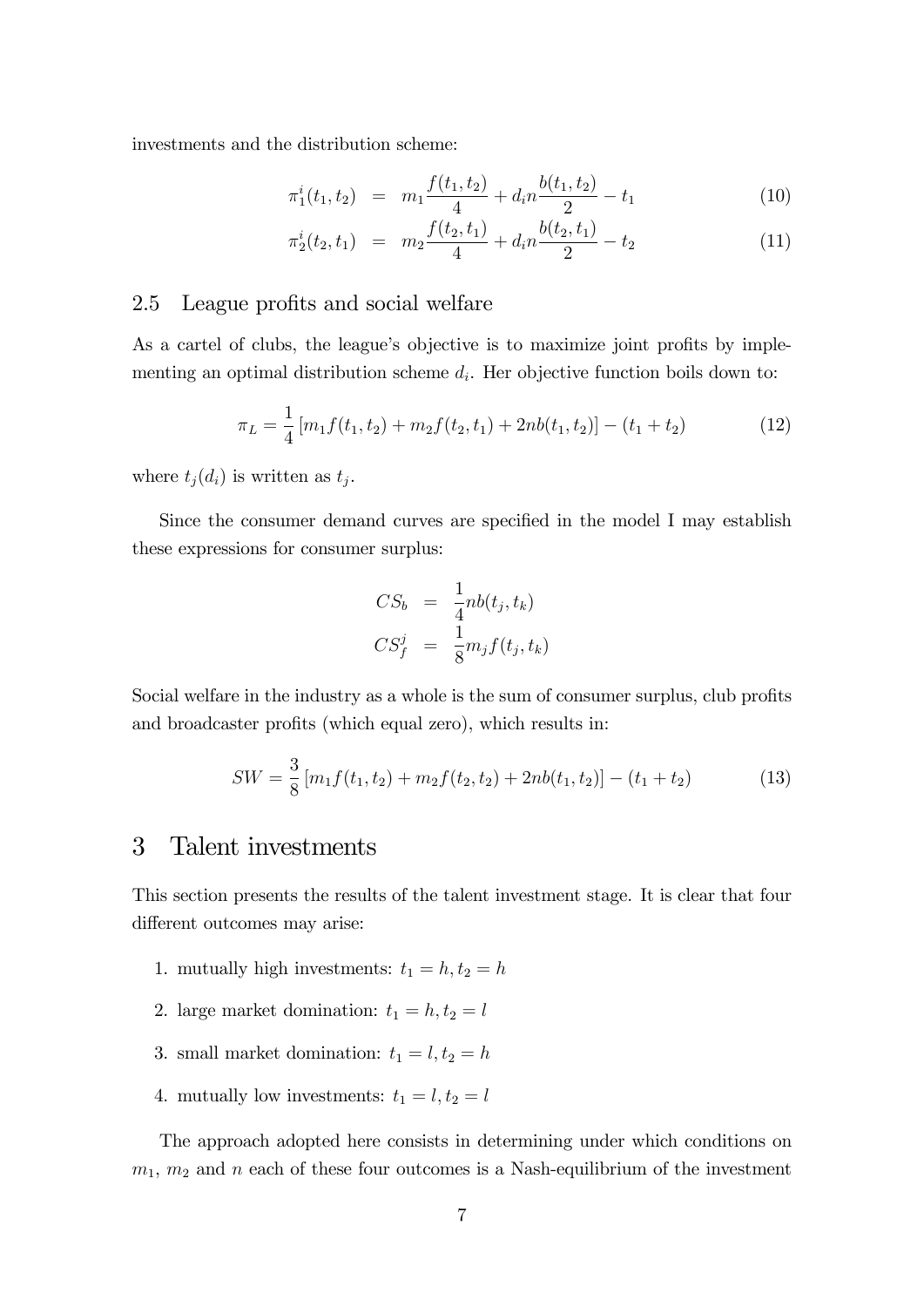stage of the game. First proposition 1 looks into the case of small market domination. In order to ensure unique Nash-equilibria at all parameter values (except for the thresholds at which clubs are indifferent) it is necessary to impose  $m_1 - m_2 \geq$  $\frac{n(b(h,h)-b(l,l))}{h}$  $\frac{\left(\phi(n,h)-\phi(l,l)\right)}{f(h,l)-f(l,l)}$ . In an extension, which is available on request, I examine which model results hold when this assumption is relaxed. This case is however only interesting for completeness and adds little to the insights of the analysis.

**Proposition 1** A situation in which the small market club invests more in talent than the large market club is under none of the three distribution schemes a Nashequilibrium of the talent investment stage.

## **Proof.** see appendix. ■

Proposition 1 contains a very intuitive result, as in practice leagues in which talent investments from smaller clubs dominate the investments made by larger clubs are indeed hard to think of. It is important to stress perhaps that proposition 1 by no means implies that small clubs may never win the sports contest. Even under large market domination the small club obtains a part  $(1 - \beta)$  of total wins, while under equal investments this amounts to half of the wins. The driving force behind this result is that under none of the distribution schemes the small club's incentives to make high talent investments are as great as the large club's. Distributing revenues from neutral fans must always give the same incentives to both clubs. When a distribution scheme aims to inspire high investments in the small club, it inevitably does the same in the large club. Therefore no scheme can ever compensate for the greater incentives the large club receives from its hard-core fans and small market domination is not an equilibrium outcome.

**Proposition 2** A situation of mutually high investments is the unique Nash-equilibrium of the investment stage when  $m_2$  is higher than the threshold value  $\theta_d^h$  $\binom{n}{d_i}(h,n)$ , which is increasing in h and decreasing in n. The threshold is lowest under performance-based sharing  $(\theta_{win}^h(h,n))$  and highest under sharing based on market size  $(\theta_{market}^h(h,n))$ , while equal sharing  $(\theta_{equal}^h(h,n))$  is in the middle.

#### **Proof.** see appendix.  $\blacksquare$

To gain some intuitive insights into the results of proposition 2, it is crucial to see that, from proposition 1, it is never the large team which deviates in the mutually high investment situation. Therefore mutually high investments constitute a Nashequilibrium when it is profitable for the small team to invest heavily in talent rather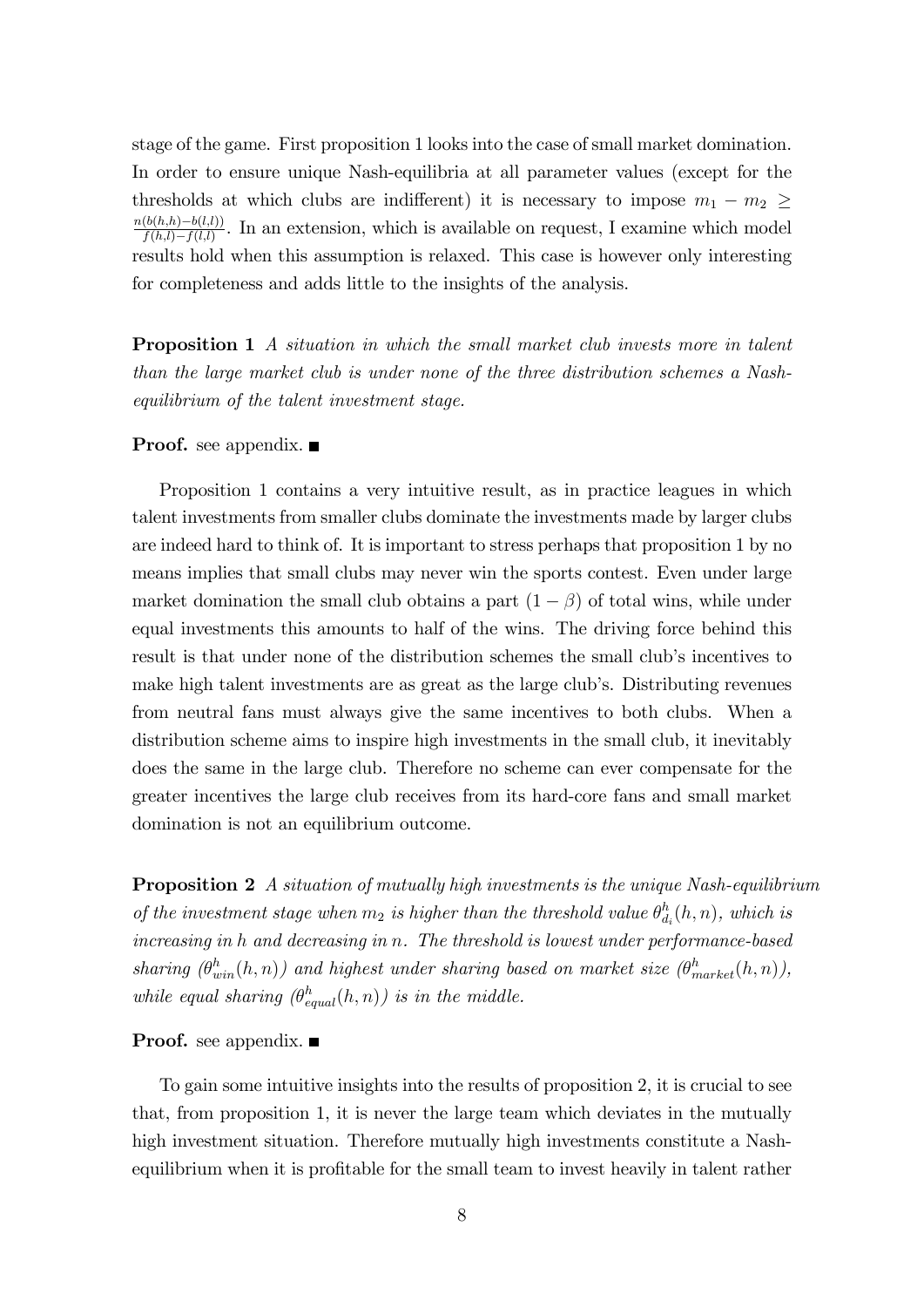than to undergo the large club's domination. The small club's assessment in this case is simply whether increased revenues from fans when moving to high investments are enough to pay for them. Therefore lower investments costs and more fans increase the probability of a Nash-equilibrium in mutually high investments. Hence, the intuition behind the influence of h and n on  $\theta_d^h$  $\frac{h}{d_i}(h,n)$ .

To explain differences across distribution schemes, again the small club's incentives are crucial. The increase in the small club's revenues when moving to mutually high investments consists in three parts. First, revenues from hard-core fans increase. As these revenues are not shared, they cannot explain differences between sharing mechanisms. Second, total league broadcast revenues from neutral fans rise. The choice in distribution scheme determines how large a part of this increase goes to the small club. Equal and performance-based sharing grant the small club half of these revenues under mutually high investments. Sharing based on market size provides a smaller share. Hence, this scheme motivates less to invest heavily in talent. Third, the share of total broadcast revenues a club is entitled to, may also rise when moving to high investments. The only scheme which has this feature is performance-based sharing. Therefore small clubs receive a triple dividend when moving to high investments under this scheme. Revenues from hard-core fans, total league broadcast revenues and the share of broadcast revenues all increase. Consequently, performance-based sharing provides the strongest incentives for high investments.

Proposition 3 A situation of mutually low talent investments is the unique Nashequilibrium of the investment stage, when  $m_1$  is below the threshold value  $\theta_{\epsilon}^l$  $\big\downarrow^l_{d_i}(h,n),$ which is increasing in h and decreasing in n in the case of performance-based sharing. Under both other systems  $\theta_{\epsilon}^{l}$  $d_{d_i}(h,n)$  is increasing in h, but independent of n. The threshold is the same for equal sharing and sharing based on market size  $(\theta_{equal}^l(h) =$  $\theta^l_{market}(h)),\; yet\; lower\; for\; performance-based\; sharing\; (\theta^l_{win}(h,n)).$ 

**Proof.** see appendix.  $\blacksquare$ 

As in the case of mutually high investments, proposition 1 again allows ruling out unilateral deviation by one of the clubs (i.e. the small club). Therefore the focus should be on the large club to understand the intuition behind proposition 3. The large club's choice is between mutually low and unbalanced investments. So the crucial issue is whether larger revenues from dominating the league may offset high talent costs. Obviously, higher talent costs reduce the temptation to invest heavily and as such h positively impacts on the threshold.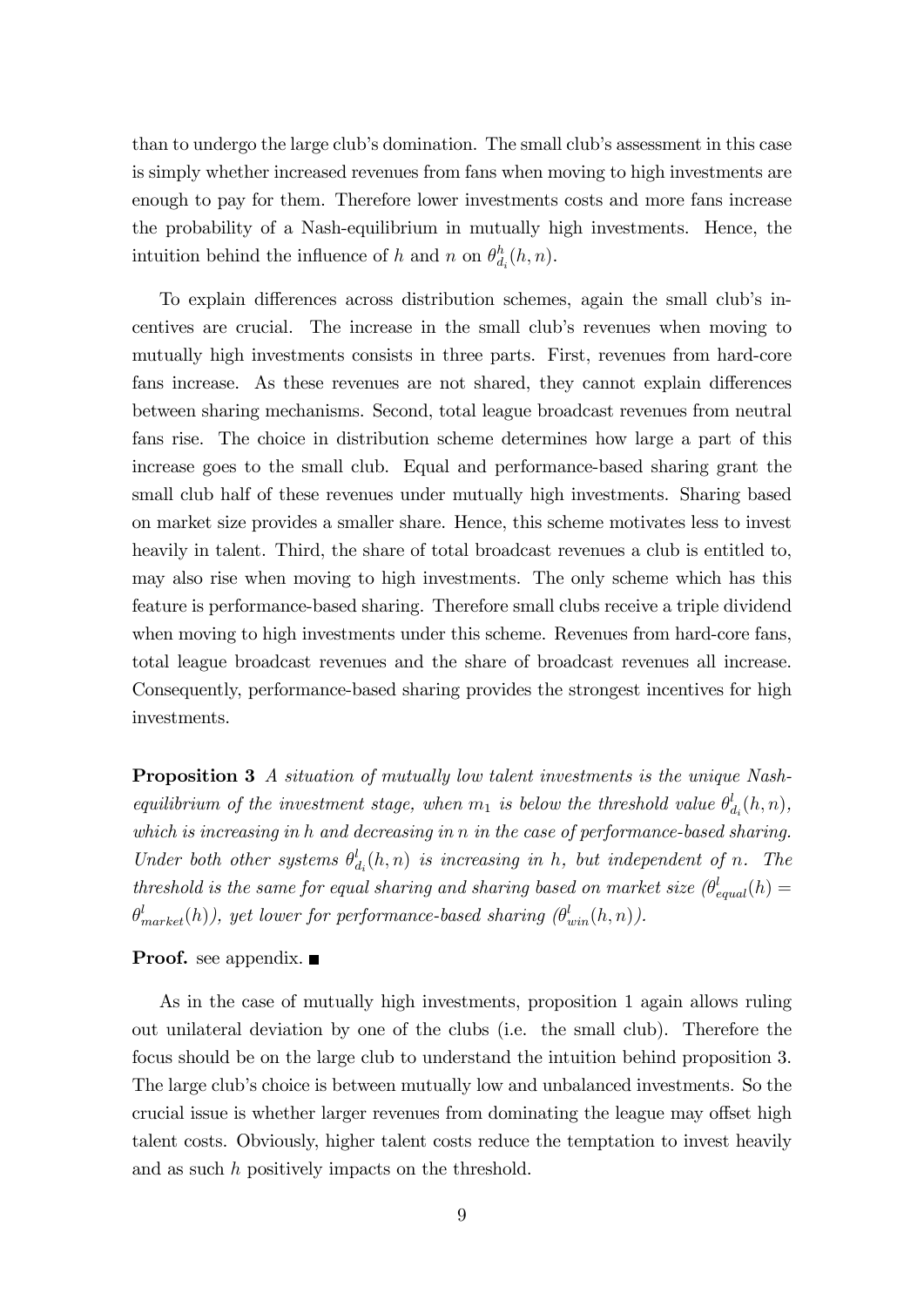On the revenue side, willingness-to-pay from hard-core fans goes up when moving to high talent levels. The same cannot be said of neutral fans, as this group has no preference for an unbalanced contest over a low level contest. Therefore total broadcast revenues fail to increase upon the large clubís decision to raise investments. This implies that higher investments can only be offset by enhanced revenues from hard-core fans or a larger share of broadcast revenues. Under equal sharing or sharing based on market size the large clubís share of broadcast revenues does not rise when it dominates the league. Therefore the amount of neutral fans has no impact on the threshold value under these systems. Since performance-based sharing allocates a larger share of broadcast revenues to a dominating club, it provides extra incentives to deviate from mutually low investments. Consequently, mutually low talent investments are less likely under this system.

**Proposition 4** Large market domination is the unique Nash-equilibrium of the investment stage when  $m_1$  is above the threshold  $\theta_{\epsilon}^l$  $\mathcal{L}_{d_i}^l(h,n)$ , while  $m_2$  is lower than the threshold  $\theta_d^h$  $\frac{h}{d_i}(h,n)$ . The necessary difference in fan base, given by  $\theta_d^u$  $\binom{u}{d_i}(n)$ , is increasing in n and larger under equal and performance-based sharing than under sharing based on market size.

#### **Proof.** see appendix.  $\blacksquare$

From proposition 4, unbalanced investments appear as an equilibrium when both mutually low and high investments are unstable. The amount of hard-core fans for the large club has to be too large to allow for mutually low investments, while at the same time the small team has too little fans for mutually high investments. As a result it is necessary (though not sufficient) that the amount of hard-core fans differs substantially between clubs. Under all three schemes the threshold  $\theta_\epsilon^l$  $\frac{d}{d_i}(h,n)$  is higher than  $\theta_d^h$  $d_i(h,n)$ . This implies that under none of the distribution schemes unbalanced investments can be ruled out as a possible equilibrium. However, the necessary difference in market size between both clubs differs across schemes and therefore the probability of an equilibrium in unbalanced investments is affected by the choice of distribution scheme. Since  $\theta_{equal}^l(h, n) = \theta_{market}^l(h, n)$  while  $\theta_{equal}^h(h,n) < \theta_{market}^h(h,n)$ , it is clear that sharing based on market size allows unbalanced investments more easily and protects competitive balance less than equal sharing. Observe also that  $\theta_{equal}^l(h,n) > \theta_{win}^l(h,n)$  and  $\theta_{equal}^h(h,n) > \theta_{win}^h(h,n)$ , meaning that under performance-based sharing unbalanced investments arise at lower levels of  $m_1$ , yet matching these investments happens at lower levels of  $m_2$ . Comparing both systems reveals that the necessary difference between market sizes is exactly the same under both.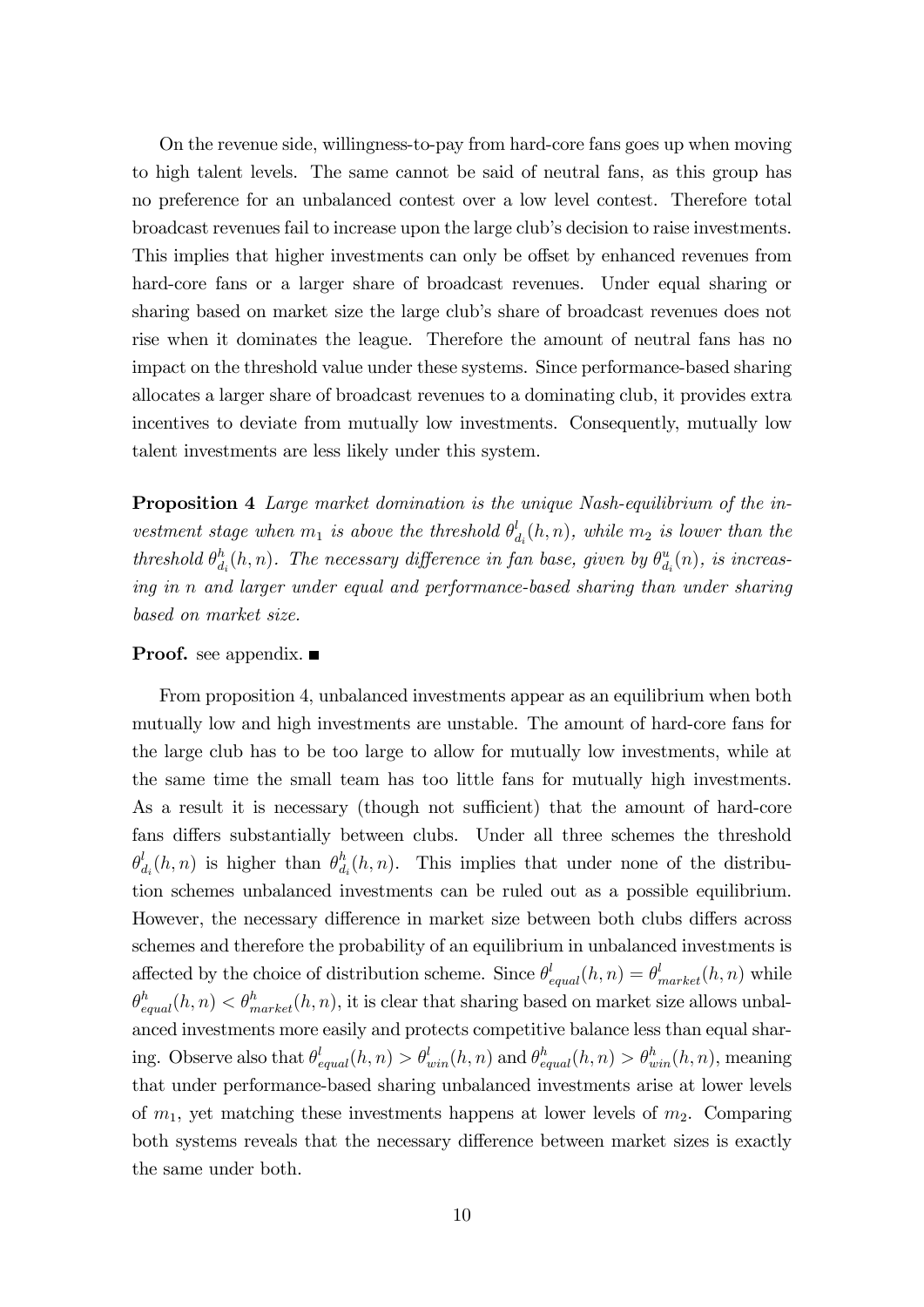#### <INSERT TABLE 2 ABOUT HERE>

Propositions 1 to 4 suggest it should be possible to find sports leagues that exhibit mutually high, mutually low and unbalanced talent investments. Assuming that talent investment costs are equal across leagues in the same sport, the driving factors behind such a classification should be the distribution of hard-core fans between clubs and the relative importance of both fan groups for the league. To give an indication of this table 2 compares several European soccer leagues which apply collective sales of broadcasting rights for the period 2005-2008. The table depicts the average competitive balance and UEFA points to categorize the leagues in terms of talent investments.

Leagues exhibiting a high level of competitive balance (i.e. showing a low figure in column 2) and a high amount of UEFA points may be thought of as exhibiting mutually high investments. England, France and Germany are clearly in this situation. Following the results of propositions 1 to 4, smaller teams in these leagues should be well supported and/or they should serve a relatively large amount of neutral fans. This result is easily confirmed for England and Germany as these leagues show a very high average attendance for their bottom 3 clubs. France may have somewhat less supported small clubs, but the French TV market turns out to be more important relative to stadium attendances.

Belgium, the Netherlands and Scotland best fit the situation of large club domination, as they appear to have an average level of play, combined with a low competitive balance. According to the model this should imply that smaller clubs have low amounts of hard-core fans and do not cross the relevant thresholds therefore investing low amounts. At the same time the well supported large clubs do cross their thresholds and invest heavily. On top of this, the amount of neutral fans should be too low to compensate for this difference. Since these countries appear to have a high average top 3 attendance, but a low bottom 3 average attendance, combined with a relatively low amount of TV viewers, the predictions of the model again appear to be reasonable.

Finally, a third group of leagues, Sweden, Austria and Norway may be characterized as showing mutually low talent investments. They show a low amount of UEFA points and a high competitive balance. The model explains this as the result of top teams in these countries failing to reach enough hard-core fans to cross their threshold. The table shows that average attendance of the three best supported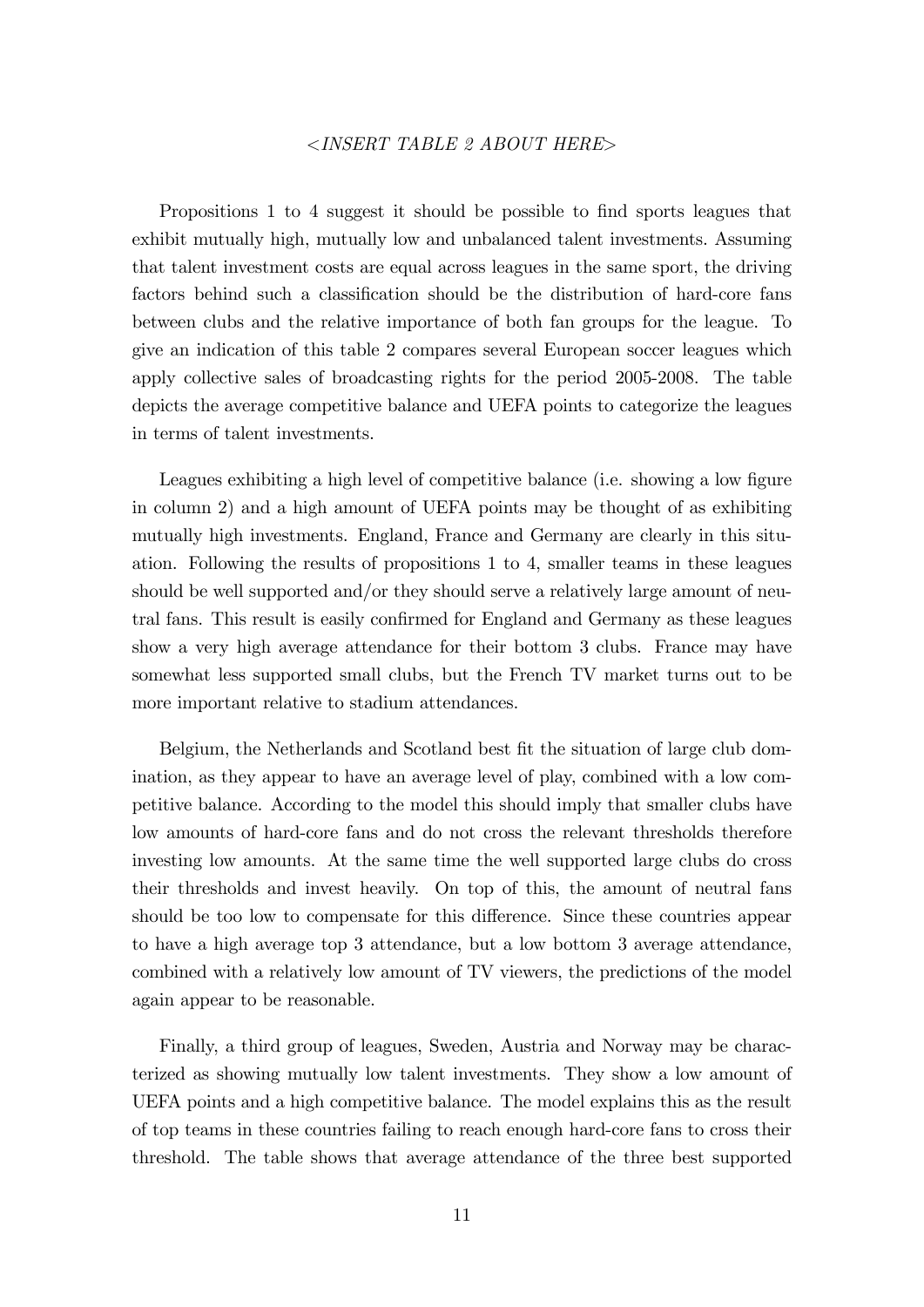clubs in these countries is indeed rather low. In this case the model predicts that the relative importance of TV markets has less influence on the decisions of large clubs, which also shows in the data.

## 4 League profits and social welfare

This section looks into the question which distribution scheme maximizes joint profits and social welfare. I define the threshold values on  $n$ ,  $m_1$  and  $m_2$  for the cartel's optimal talent investment outcome as  $\lambda^{l,h}, \lambda^{u,l}$  and  $\lambda^{u,h}$ . The superscripts indicate which talent investment outcomes are being compared, for example  $\lambda^{u,l}$  gives the threshold at which unbalanced investments are preferred over mutually low investments.  $\lambda^{u,h}$  and  $\lambda^{u,l}$  are thresholds on the difference between the clubs' home market sizes  $(m_1 - m_2)$ . A large difference causes unbalanced investments to be preferable over equal investments.  $\lambda^{l,h}$  is a threshold on the amount of neutral fans the league may reach  $(n)$ . A high amount of neutral fans leads to high investments being preferred over low investments. Mutually low investments are then optimal for the league when both  $n \leq \lambda^{l,h}$  and  $m_1 - m_2 \leq \lambda^{u,l}$ , mutually high investments when  $n \geq \lambda^{l,h}$  and  $m_1 - m_2 \leq \lambda^{u,h}$  and unbalanced investments when  $m_1 - m_2 \geq \lambda^{u,h}$ and  $m_1 - m_2 \ge \lambda^{u,l}$ . In exactly the same way, the thresholds on n and  $m_1 - m_2$  for socially optimal investments are given by  $\sigma^{l,h}$ ,  $\sigma^{u,l}$  and  $\sigma^{u,h}$ . Proposition 5 compares the cartel and social thresholds.

Proposition 5 Small club domination is never optimal, both for the league and from a social perspective. The threshold values  $\lambda^{l,h}, \lambda^{u,l}, \sigma^{l,h}$  and  $\sigma^{u,l}$  are increasing in h, where  $\lambda^{l,h} > \sigma^{l,h}$  and  $\lambda^{u,l} > \sigma^{u,l}$ . The thresholds  $\lambda^{u,h}$  and  $\sigma^{u,h}$  are increasing in n and decreasing in h, where  $\lambda^{u,h} < \sigma^{u,h}$  When  $n = \lambda^{l,h} \Rightarrow \lambda^{u,l} = \lambda^{u,h}$  and when  $n = \sigma^{l,h} \Rightarrow \sigma^{u,l} = \sigma^{u,h}.$ 

#### **Proof.** see Appendix.

It is neither optimal for the league nor from a social perspective that the competition be dominated by the small market team. This result may easily be understood by pointing out that the potential revenues and consumer surplus of the small club's hard-core fans are always lower than those of the large club's fans. As such, it never pays to raise their utility at the expense of the utility of the large clubís fans. Fortunately, small market domination is never a Nash-equilibrium in the investment stage.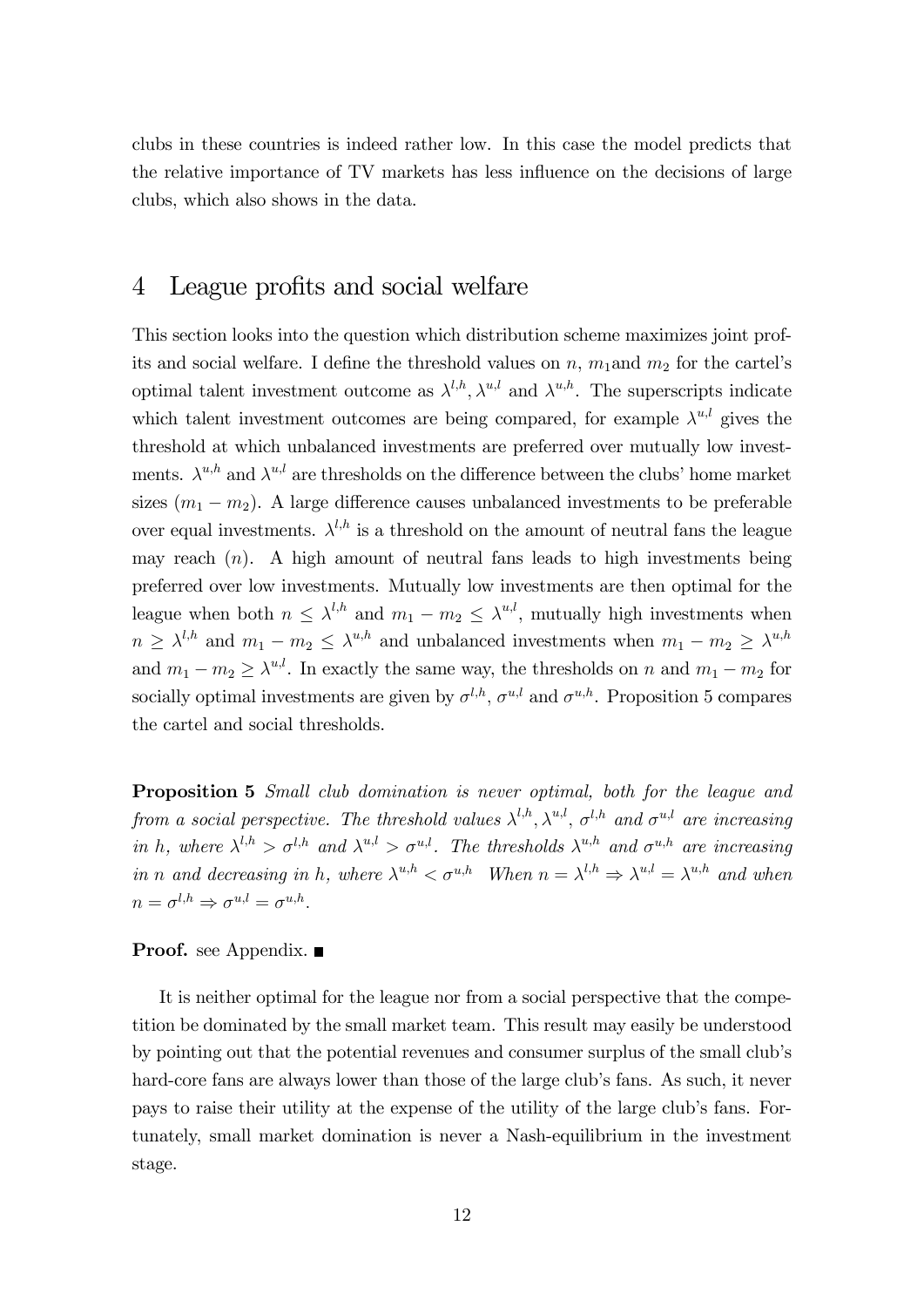The utility of hard-core fans remains unchanged when moving from mutually low to mutually high investments. As such, the costs of high talent investments must be offset by increased revenues/consumer surplus from neutral fans. Therefore the thresholds  $\lambda^{l,h}$  and  $\sigma^{l,h}$  only imply a restriction on the amount of neutral fans. Evidently, rising investment costs push up the value of these thresholds.

Large club domination involves a trade-off between the utility of the small and the large club's hard-core fans. Therefore it becomes optimal when the difference in the amount of hard-core fans both clubs may reach  $(m_1 - m_2)$ , attains a certain threshold. Less obvious is the intuition behind the factors impacting on  $\lambda^{u,l}$ ,  $\lambda^{u,h}$ ,  $\sigma^{u,l}$ and  $\lambda^{u,h}$ . Crucial to see is that at high values of n (i.e.  $n > \lambda^{l,h}$  or  $\sigma^{l,h}$ ), the relevant alternative for large market domination is mutually high investments, while at low values of n (i.e.  $n < \lambda^{l,h}$  or  $\sigma^{l,h}$ ) the relevant alternative is mutually low investments. Unbalanced investments involve less talent investments than mutually high investments. Hence, the negative impact of h on  $\lambda^{u,h}$  and  $\sigma^{u,h}$ . Yet, large club domination involves higher talent investments than mutually low investments. Therefore the influence of h turns from negative to positive when  $n$  falls. Moving from unbalanced investments to mutually high investments leads to an increase in utility for neutral fans. This explains why  $\lambda^{u,h}$  and  $\sigma^{u,h}$  are both increasing in n.

Since from proposition 5  $\lambda^{l,h} > \sigma^{l,h}$  and  $\lambda^{u,l} > \sigma^{u,l}$ , mutually low investments are less likely to be preferable from a social point-of-view than from the league's perspective. Mutually high investments on the contrary are more often the optimal outcome for social welfare than for joint profits. The situation for large club domination is more ambiguous. While this is from a social perspective more easily preferred over mutually low investments, it is less attractive compared to mutually high investments. The driving force behind these results is that for social welfare talent investments are evaluated against the total surplus they deliver, instead of solely against private profits.

**Proposition 6** Under performance-based and equal sharing, mutually high investments always arise when they are optimizing league profits. Sharing based on market size cannot guarantee this outcome. When they occur in equilibrium, mutually low investments are optimal for league profits under all distribution schemes. Under none of the distribution schemes the minimal necessary difference  $\theta_d^u$  $\binom{u}{d_i}(n)$  stops the unbalanced outcome from arising, when this is optimal.

**Proof.** see appendix. ■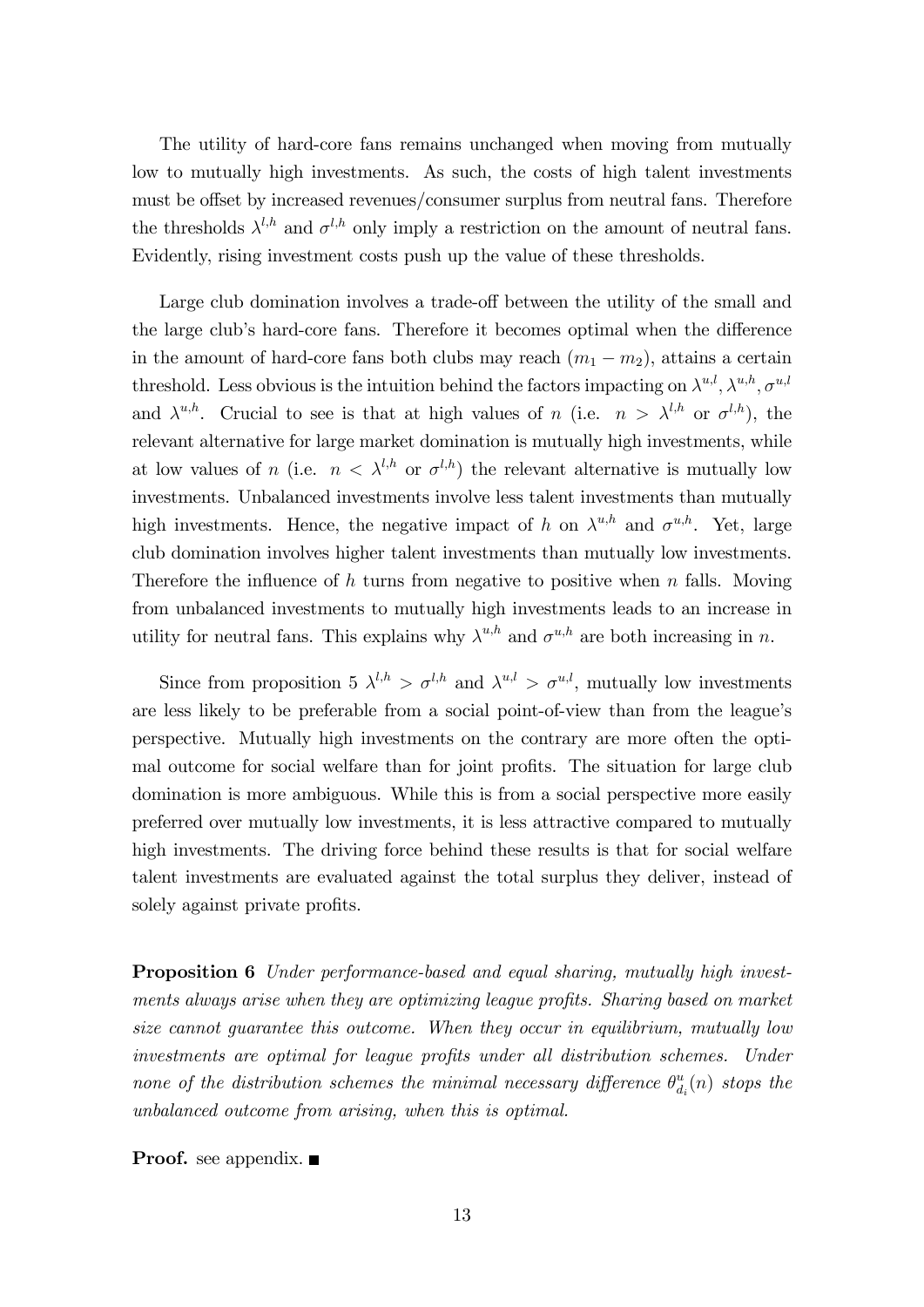Proposition 6 shows that introducing equal sharing guarantees mutually high investments to arise when this is optimal for league profits. In fact, mutually high investments may even arise under equal sharing, when they are not optimal. It follows that lowering the threshold from  $\theta_{equal}^h(h,n)$  to  $\theta_{win}^h(h,n)$  is unnecessary and even harmful for league-wide profits, as it widens the range of values of  $n$  and  $m<sub>2</sub>$ , at which suboptimal high investments occur. Performance-based sharing is clearly less effective than equal sharing in matching the leagues' optimum with club behavior here. Since the threshold value  $\theta_{market}^{h}(h, n)$  is higher than  $\theta_{equal}^{h}(h, n)$ , the same cannot be said of sharing based on market size. On the one hand the league cannot guarantee mutually high investments to arise whenever this is optimal, but on the other hand, there is less chance of them occurring when they should not. Consequently, it is indeterminate whether equal sharing or sharing based on market size, is preferable for the league.

The second part of proposition 6 implies that clubs only make mutually low investments when this is optimal for league profits. The league should never bother to prevent this outcome. On the other hand, the league cannot guarantee that mutually low investments arise whenever this is desirable. She should therefore simply strive to minimize the range of values at which low investments fail to occur in equilibrium. It follows that the league's optimal strategy is to choose the scheme that most encourages them. As proposition 4 shows that  $\theta_{equal}^j(h) = \theta_{market}^l(h) >$  $\theta_{win}^l(h, n)$ , this is clearly not performance-based sharing, while both other schemes perform exactly the same in this respect.

Finally, proposition 6 shows that under each scheme the difference in hard-core fans which is minimally necessary for the unbalanced outcome to appear, is smaller than the necessary difference for it to be optimal. In other words this necessary difference never stands in the way of the occurrence of an optimal outcome. No scheme is outperformed by any other in this regard.

The previous analysis shows why performance-based sharing only has disadvantages for the league compared to equal sharing. The league would therefore best ignore this sharing mechanism and combine equal sharing with sharing based on market size. It is not possible to show that the results of proposition 6 also apply to the social optima. So, none of the distribution schemes dominates from a social welfare point-of-view. As such, performance-based sharing may induce talent investments that destroy private profits, but deliver more social welfare.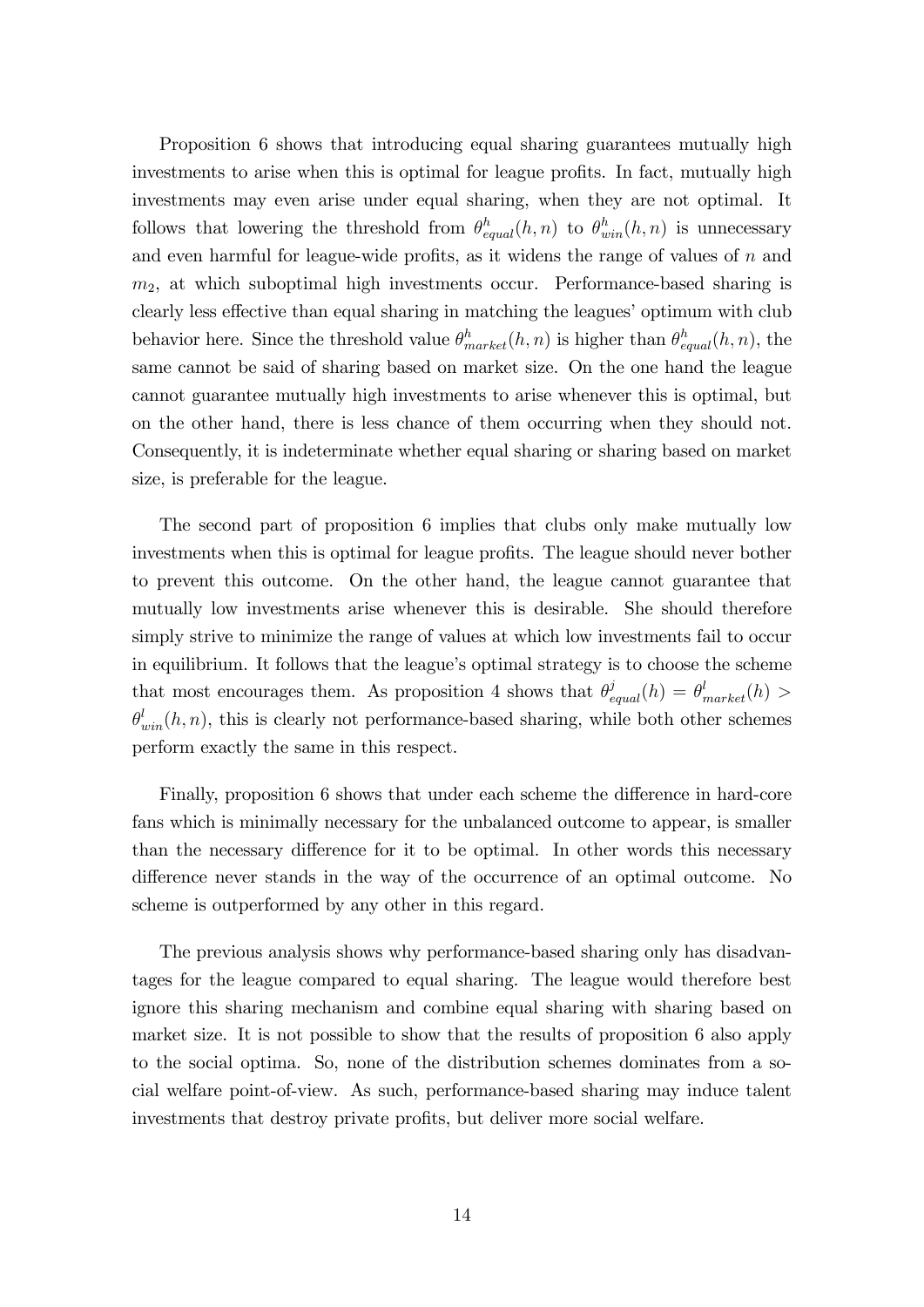## 5 Bargaining on a sharing rule

An evident question is why numerous sports leagues have been implementing performancebased sharing, when it is not an efficient way to maximize joint profits. In the context of the present model I propose that performance-based sharing may be the result of bargaining between teams in a league cartel. Leagues cannot impose all decisions on their members, but have to reach them through collective agreements. It therefore makes sense to model the decision on a sharing rule as a bargaining game between clubs, rather than as the result of efficient profit-maximizing. An alternative explanation for performance-based sharing is given by Palomino and Sakovics (2004), who suggest that it induces clubs to attract star players when rival leagues compete in a bidding game to attract talent.

In the present model clubs negotiate on the share of broadcast revenues they should be entitled to have. Their fall-back position is the revenue they could obtain when negotiations break down and they have to sell individually. The revenues they may divide are given by the model as:

$$
R_{b,\text{col}} = n \frac{b(t_1(d_i), t_2(d_i))}{2} \tag{14}
$$

The equilibrium of the bargaining game is then a set of positive revenues  $(R^1_{b,\text{col}}, R^2_{b,\text{col}})$ , given as:

$$
R_{b,\text{col}}^1 = d_i^1 n \frac{b(t_1(d_i), t_2(d_i))}{2}
$$
  

$$
R_{b,\text{col}}^2 = (1 - d_i^1) n \frac{b(t_1(d_i), t_2(d_i))}{2}
$$

where  $d_i^1$  is the share club 1 under sharing rule  $d_i$ .

Experience in Spain and Italy suggests that the earnings potential of clubs under individual sales is strongly related to the size of their local market<sup>2</sup>. I presume therefore that the distribution of revenues under individual sales is similar to that under sharing based on market sizes. The fall-back position of both clubs is then

<sup>&</sup>lt;sup>2</sup>In Spain earnings by the top clubs, FC Barcelona and Real Madrid amounted to 65 million euro, compared to 8 million euro for the lowest earning club, Racing Santander in the 2005/2006 season. In Italy the difference between AC Milan (66 million euro) and Siena (10 million euro) was almost identical in the  $2006/2007$  season. The correlation between  $dp$ , a local market size measure (see Peeters, 2009) and broadcast revenues ammounted to 0.88 in Spain and 0.96 in Italy. Sources: Gratton and Solberg (2007) and European Football Statistics.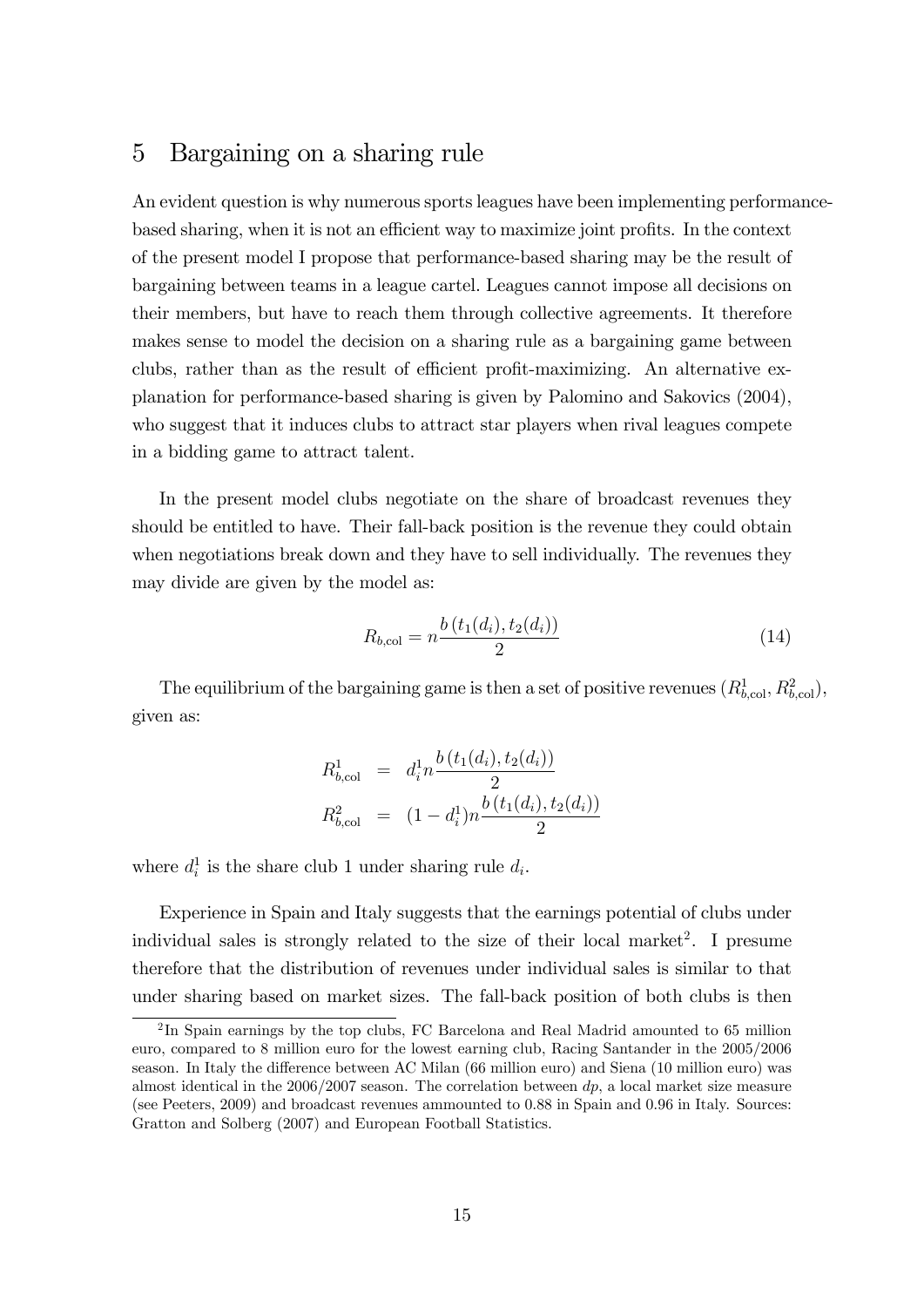given as:

$$
R_{b,ind}^1 = \alpha n \frac{m_1}{m_1 + m_2} \frac{b(t_1(market), t_2(market))}{2}
$$
 (15)

$$
R_{b,ind}^2 = \alpha n \frac{m_2}{m_1 + m_2} \frac{b(t_1(market), t_2(market))}{2}
$$
 (16)

where  $\alpha \leq 1$  indicates a fall in club revenues when teams have to compete and lose (part of) their monopoly rents. The Nash-bargaining equilibrium of this game is the solution of the well-known equations:

$$
R_{b,\text{col}}^1 + R_{b,\text{col}}^2 = R_{b,\text{col}}
$$
  

$$
R_{b,\text{col}}^1 - R_{b,\text{ind}}^1 = R_{b,\text{col}}^2 - R_{b,\text{ind}}^2
$$

which solves as:

$$
R_{b,\text{col}}^{1*} = \frac{1}{2}(R_{b,\text{col}} + R_{b,\text{ind}}^1 - R_{b,\text{ind}}^2)
$$
  

$$
R_{b,\text{col}}^{2*} = \frac{1}{2}(R_{b,\text{col}} + R_{b,\text{ind}}^2 - R_{b,\text{ind}}^1)
$$

After filling in  $(14)$ ,  $(15)$  and  $(16)$ , this may be rewritten to find:

$$
R_{b,\text{col}}^{1*} = \frac{n}{4(m_1 + m_2)}
$$
(17)  

$$
\begin{cases} m_1 [b(t_1(d_i), t_2(d_i)) + \alpha b(t_1(market), t_2(market))] \\ + m_2 [b(t_1(d_i), t_2(d_i)) - \alpha b(t_1(market), t_2(market))] \end{cases}
$$

$$
R_{b,\text{col}}^{2*} = \frac{n}{4(m_1 + m_2)}
$$
(18)  

$$
\begin{cases} m_2 [b(t_1(d_i), t_2(d_i)) + \alpha b(t_1(market), t_2(market))] \\ + m_1 [b(t_1(d_i), t_2(d_i)) - \alpha b(t_1(market), t_2(market))] \end{cases}
$$

Observe from (17) and (18) that sharing based on market size is a stable equilibrium when  $\alpha$  approaches 1. Equal sharing on the other hand becomes a stable outcome in case  $\alpha$  is zero. More importantly perhaps, the equations show that for any positive value of  $\alpha$ , the bargained solution should deviate more from equal sharing when the difference in local markets sizes is larger. In other words, when market sizes differ substantially and  $\alpha$  is not too low we should not expect to see equal sharing. In those cases, the large teams' outside option is so strong that it permits to negotiate a sharing rule which allocates more revenue to it than equal sharing does. In the present model this may be done in two different ways. First, clubs may introduce sharing based on market sizes. This system has one important setback however. Antitrust authorities permit collective sales to enable leagues to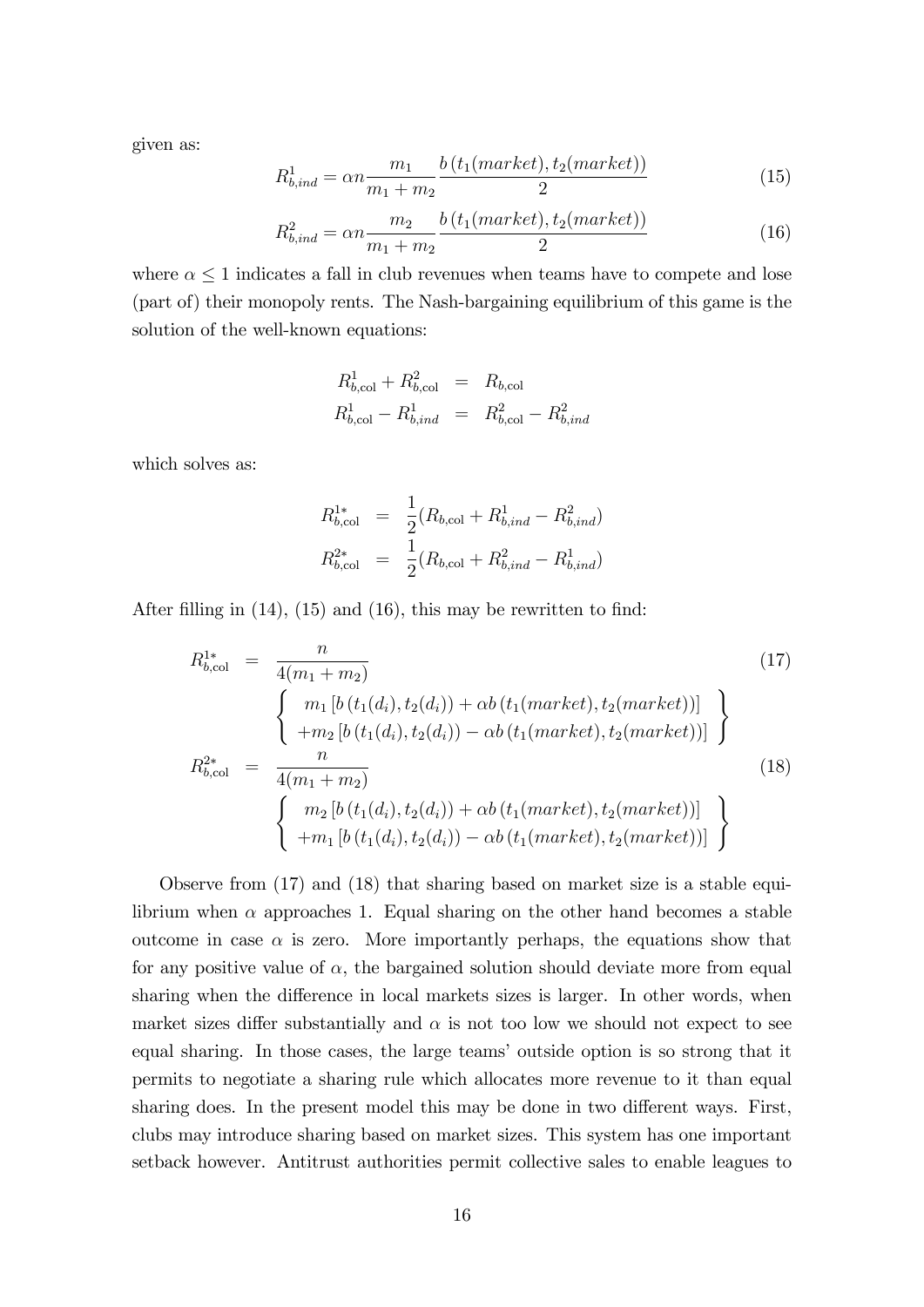redistribute revenues in a more egalitarian way. They therefore often not approve of a sharing rule, which has a large component of sharing based on market size. A second way to grant more expected revenues to the large teams is performancebased sharing. As proposition 1 shows, small teams never dominate the competition in terms of sporting results. Large teams should then expect to earn at least half of the revenues, which are shared based on performance. In many instances however, they earn more than half of these revenues. Following this line of reasoning, performance-based sharing may arise when local markets are sufficiently different, the loss of monopoly rents is not too high and antitrust authorities prevent having a large portion of sharing based on market size. In extreme cases of asymmetry between teams negotiations may also break down when sharing based on market size is not allowed. In those cases large teams refuse to enter a collective arrangement, as they cannot be rewarded enough through the sharing rule.

#### <INSERT TABLE 3 ABOUT HERE>

Table 3 presents an overview of some European soccer leagues and American major leagues to illustrate the reasoning I developed in this section. The table Örst shows the distribution of local market sizes among clubs. The statistic is calculated as the standard deviation of average club attendances over 4 seasons divided by the league average attendance over this period. This procedure aims to avoid overestimating the local market when one time sporting results have driven up attendance. The use of attendance data allows to calculate it for a large amount of leagues, whereas other measures are often poorly comparable between leagues<sup>3</sup>. The table then gives the percentage of revenues that were shared equally, based on market  $size/TV$  appearances and performance. Finally the table provides a figure for total broadcast revenues in the league. When comparing leagues across the Atlantic, it is striking that all American leagues have adopted equal sharing, while European leagues only use it partially (France, Germany, England) or not at all (Italy, Spain).<sup>4</sup> In terms of the model, this is explained by the fact that home market sizes are more homogeneously distributed in the USA. The table indicates that this is indeed the case, with Ögures around 0.1 for all leagues, compared to a minimum of 0.38 in Europe. Within Europe, Spain and Italy show the most heterogeneous distribution

<sup>3</sup>See Peeters (2009) for more information on the use of this measure.

<sup>4</sup>One important remark to add is that American clubs often have retained the right to individually sell their local broadcast rights. As such, they also partially introduce market-based sharing.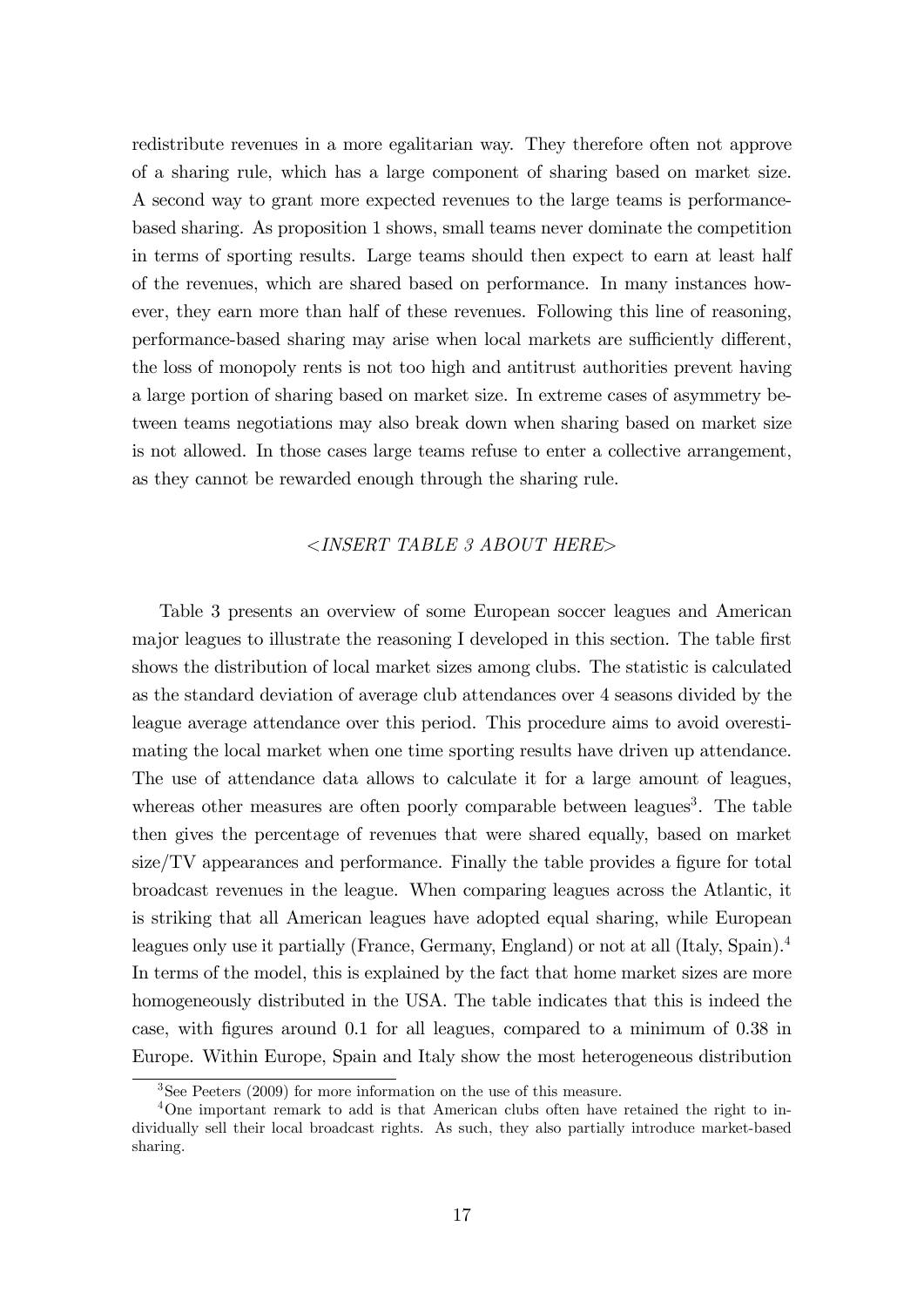of home markets. In line with the predictions of the model, this renders the bargaining on a sharing rule more difficult, which has led these countries to abandon the collective system. In the other European leagues teams have come to negotiated solutions. Their sharing rules partially involve performance-based sharing and sharing based on market size. A final observation from table 3 may be that individual sales apparently have not harmed overall broadcast revenues in Spain and Italy too much in comparison to the collectively selling leagues. This suggests that the value of  $\alpha$  in the model may be closer to one than zero for European soccer.

## 6 Conclusion and final remarks

In this contribution I have built a model of a team sports league which includes two horizontally diversified types of consumers, hard-core and neutral fans. The league operating as a profit-maximizing cartel may use its sharing rule for broadcast revenues to steer talent investments by clubs. The analysis shows that sharing based on performance is an inefficient way to maximize joint profits in the cartel, while not necessarily implying a loss of social welfare. Therefore leagues would do best to avoid using this mechanism. The intuition for the existence of performance-based sharing comes from bargaining on a sharing rule within the league cartel. This can never lead to equal sharing when clubs have highly asymmetric fall-back positions and sharing based on market sizes is impossible for antitrust reasons. Data from European soccer and American major leagues reveal that the American leagues have been able to avoid performance-based sharing, while the more heterogeneous European soccer leagues have in most cases implemented a partly inefficient scheme.

## 7 References

- 1. Atkinson, S. E., Stanley, L. R. & Tschirhart (1988). Revenue Sharing as an Incentive in an Agency Problem: an example from the National Football League. Rand Journal of Economics, Vol.19, No. 1, Spring 1988.
- 2. El Hodiri, M. & Quirk, J. (1971). An Economic Model of a Professional Sports League. Journal of Political Economy, 79, 1302-1319.
- 3. Falconieri, S., Sakovics, J. & Palomino, F. (2004). Collective versus Individual Sale of Television Rights in League Sports. Journal of the European Economic Association, 2(5): 833-862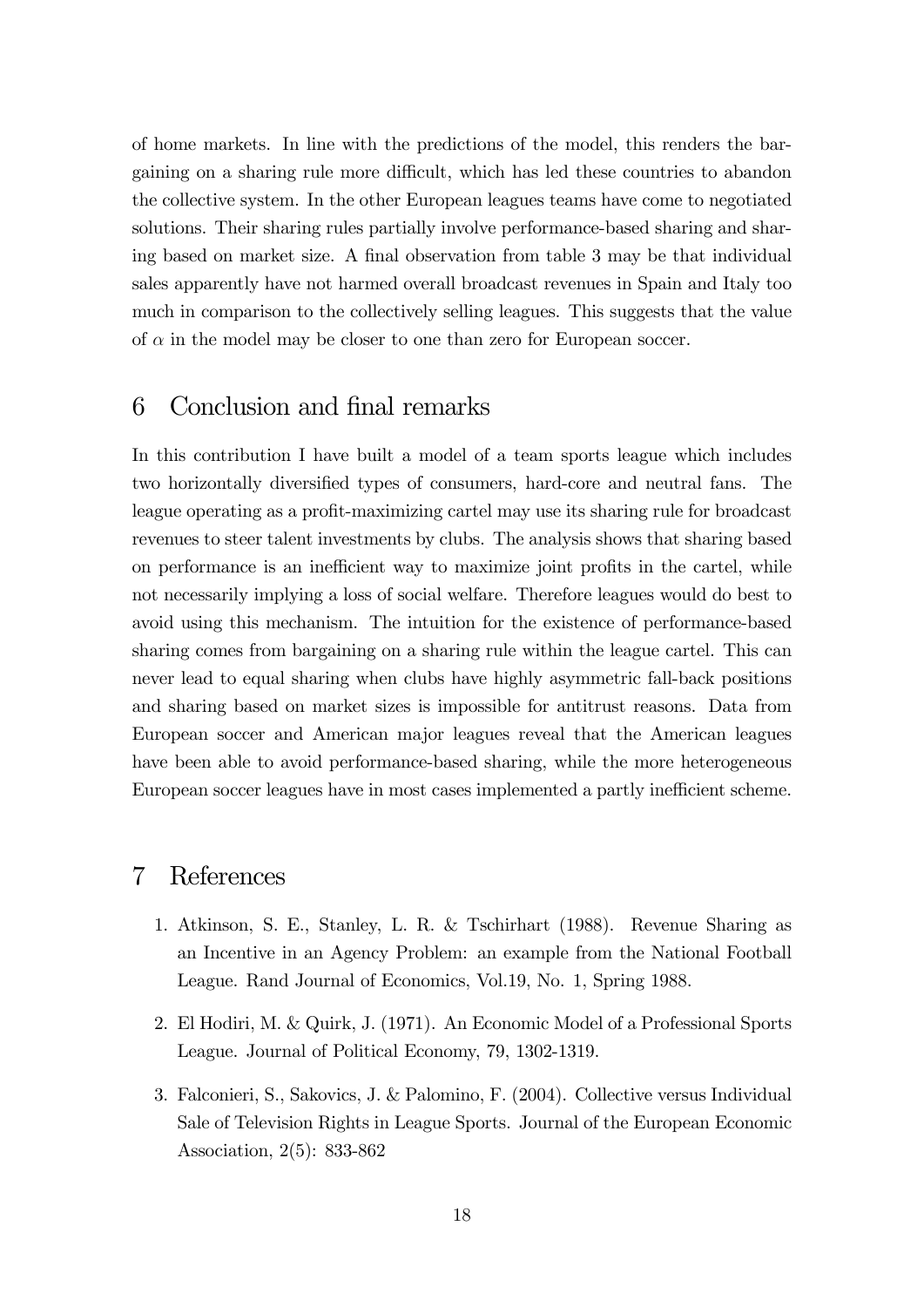- 4. Ferguson, D. G., Jones, J. C. H. & Stewart, K. G. (2000). Competition within a cartel: league conduct and team conduct in the market for baseball player services. The Review of Economics and Statistics, August 2000, 82(3): 422- 430.
- 5. Forrest, D., Simmons, R. & Buraimo, B., (2005). Outcome uncertainty and the couch potato audience. Scottish Journal of Political Economy, vol. 52, No. 4, September 2005, 641-661.
- 6. Forrest, D., Simmons, R. & Szymanski, S. (2004). Broadcasting, Attendance and the Inefficiency of Cartels. Review of Industrial Organization, 24: 243-265, 2004.
- 7. Gratton, C. and Solberg, H. A., (2007), The Economics of Sports Broadcasting, London and New York: Routledge.
- 8. Kahn, L. M., (2007). Cartel Behavior and Amateurism in College Sports. Journal of Economic Perspectives. Vol. 21, No.1, Winter 2007, p.209-226.
- 9. Neale, W. C.,(1964). The Peculiar Economics of Professional Sports. Quarterly Journal of Economics, Vol. LXXVIII, No.1.
- 10. Palomino, F. and Sakovics, J. (2004). Inter-league competition for talent vs. competitive balance, International Journal of Industrial Organization, 22 (2004), p. 783-797.
- 11. Peeters, T., (2009). Broadcasting Rights and Competitive Balance in European Soccer. University of Antwerp Faculty of Applied Economics Research Paper 2009-009
- 12. Rottenberg, S., (1956). The Baseball Players' Labour Market, Journal of Political Economy, Vol.64, No.3 (June 1956), pp. 242-258
- 13. Szymanski, S., (2001). Income inequality, competitive balance and the attractiveness of team sports: some evidence and a natural experiment from English soccer, The Economic Journal, 111(February), F69-F84.
- 14. Szymanski, S. and KÈsenne, S. (2004). Competitive balance and revenue sharing in team sports. Journal of Industrial Economics, LII/1, p. 165-177.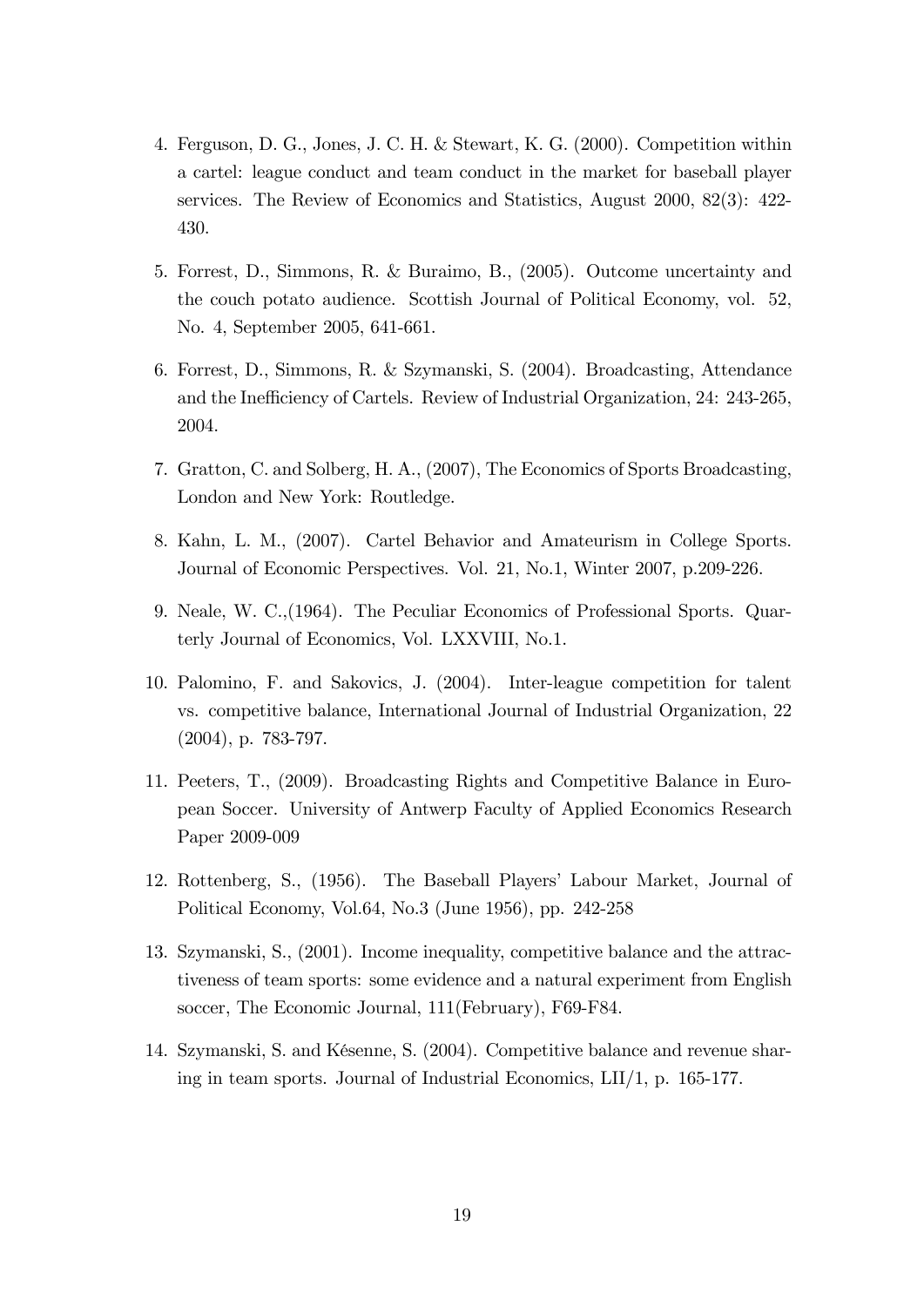## 8 Appendix

In this appendix I provide proof of all propositions.

## 8.1 Proposition 1

**Proof.** I show that  $t_1 = l$ ,  $t_2 = h$  can never arise in equilibrium by showing that the necessary conditions for this lead to a contradiction, namely that  $m_1 \leq m_2$ .  $t_1 =$  $l, t_2 = h$  is a Nash equilibrium when  $\pi_1(l, h) \geq \pi_1(h, h)$  and  $\pi_2(l, l) \leq \pi_2(h, l)$ . If  $d_i =$  $w_i$  this can be filled out using (10) and (11) to get  $\frac{1}{4}m_1f(l,h) + \frac{1}{2}nw_1(l,h)b(l,h) \ge$  $\frac{1}{4}m_1f(h, h) + \frac{1}{2}nw_1(h, h)b(h, h) - h$  and  $\frac{1}{4}m_2f(l, l) + \frac{1}{2}nw_2(l, l)b(l, l) \leq \frac{1}{4}m_2f(h, l) +$ 1  $\frac{1}{2}nw_2(h,l)b(h,l) - h$ . Rearranging these terms yields  $h \geq \frac{1}{4}m_1[f(h,h) - f(l,h)] +$ 1  $\frac{1}{2}n\left[\frac{1}{2}\right]$  $\frac{1}{2}b(h, h) - (1 - \beta)b(l, h)$  and  $h \leq \frac{1}{4}m_2 [f(h, l) - f(l, l)] + \frac{1}{2}n [\beta b(h, l) - \frac{1}{2}]$  $\frac{1}{2}b(l, l)$ . It then follows that

$$
\frac{1}{4}m_1 [f(h, h) - f(l, h)] + \frac{1}{2}n [\frac{1}{2}b(h, h) - (1 - \beta)b(l, h)] \le \frac{1}{4}m_2 [f(h, l) - f(l, l)] +
$$
  
\n
$$
\frac{1}{2}n [\beta b(h, l) - \frac{1}{2}b(l, l)],
$$
 which implies  
\n
$$
m_1 [f(h, h) - f(l, h)] + 2n [\frac{1}{2}b(h, h) - b(l, h) + \beta b(l, h) - \beta b(h, l) + \frac{1}{2}b(l, l)]
$$
  
\n
$$
\le m_2 [f(h, l) - f(l, l)].
$$
 Simplifying this expression using (4) and (3) gives  
\n
$$
m_1 [f(h, h) - f(l, h)] + n [b(h, h) - b(l, h)] \le m_2 [f(h, l) - f(l, l)]
$$
 or  $m_1 + n \frac{b(h, h) - b(l, h)}{f(h, l) - f(l, l)} \le m_2$ . Since  $b(h, h) - b(l, h) \ge 0$  and  $f(h, h) - f(l, h) \ge 0$  this can only hold if  $m_1 \le m_2$ .

Therefore  $t_1 = l, t_2 = h$  is never an equilibrium under  $d_i = w_i$ .

Proof for  $d_i = \frac{1}{2}$  $\frac{1}{2}$  and  $d_i = \frac{m_i}{m_i + n_i}$  $\frac{m_i}{m_i+m_j}$  is completely analogous.

## 8.2 Proposition 2 & 3

**Proof.** Since from proposition 1  $t_1 = l$ ,  $t_2 = h$  is never an equilibrium, unilateral deviation of club 1 from  $t_1 = h, t_2 = h$  need not be considered. I therefore define a threshold value  $\theta_d^h$  $d_i$  on the market size of the small club. For the existence of  $t_1 = h, t_2 = h$  in Nash equilibrium it is necessary that  $\pi_2(h, h) \geq \pi_2(l, h)$ . This implies under  $d_i = w_i$  that  $\frac{1}{4}m_2f(h, h) + \frac{1}{4}nb(h, h) - h \geq \frac{1}{4}m_2f(l, h) + \frac{1}{2}n(1-\beta)b(h, l)$ . This may be rearranged to get the threshold  $\theta_{win}^h(h,n) = \frac{4h - n[b(h,h) - 2(1-\beta)b(h,l)]}{f(h,h) - f(l,h)} \leq$  $m_2$ . In a similar way it is straightforward to show  $\theta_{equal}^h(h,n) = \frac{4h-n[b(h,h)-b(h,l)]}{f(h,h)-f(l,h)}$ and  $\theta_{market}^{h}(h, n) = \frac{4h - 2\frac{m_2}{m_1 + m_2}n[b(h, h) - b(h, l)]}{f(h, h) - f(l, h)}$  $\frac{\frac{1}{1+m_2}n_{\lfloor l\right)(h,h)-0(h,t)]}}{f(h,h)-f(l,h)}$ . Since  $\beta > \frac{1}{2} > \frac{m_2}{m_1+h}$  $\frac{m_2}{m_1+m_2}$ , it follows that  $\theta_{market}^{h}(h, n) > \theta_{equal}^{h}(h, n) > \theta_{win}^{h}(h, n).$ 

Unilateral deviation of club 2 from  $t_1 = l$ ,  $t_2 = l$  may also be excluded, because of proposition 1. The threshold for  $t_1 = l, t_2 = l$  on the large market club's size is given as  $\theta_{c}^{l}$  $d_i$ . For a Nash-equilibrium  $t_1 = l, t_2 = l$  to exist it should then be the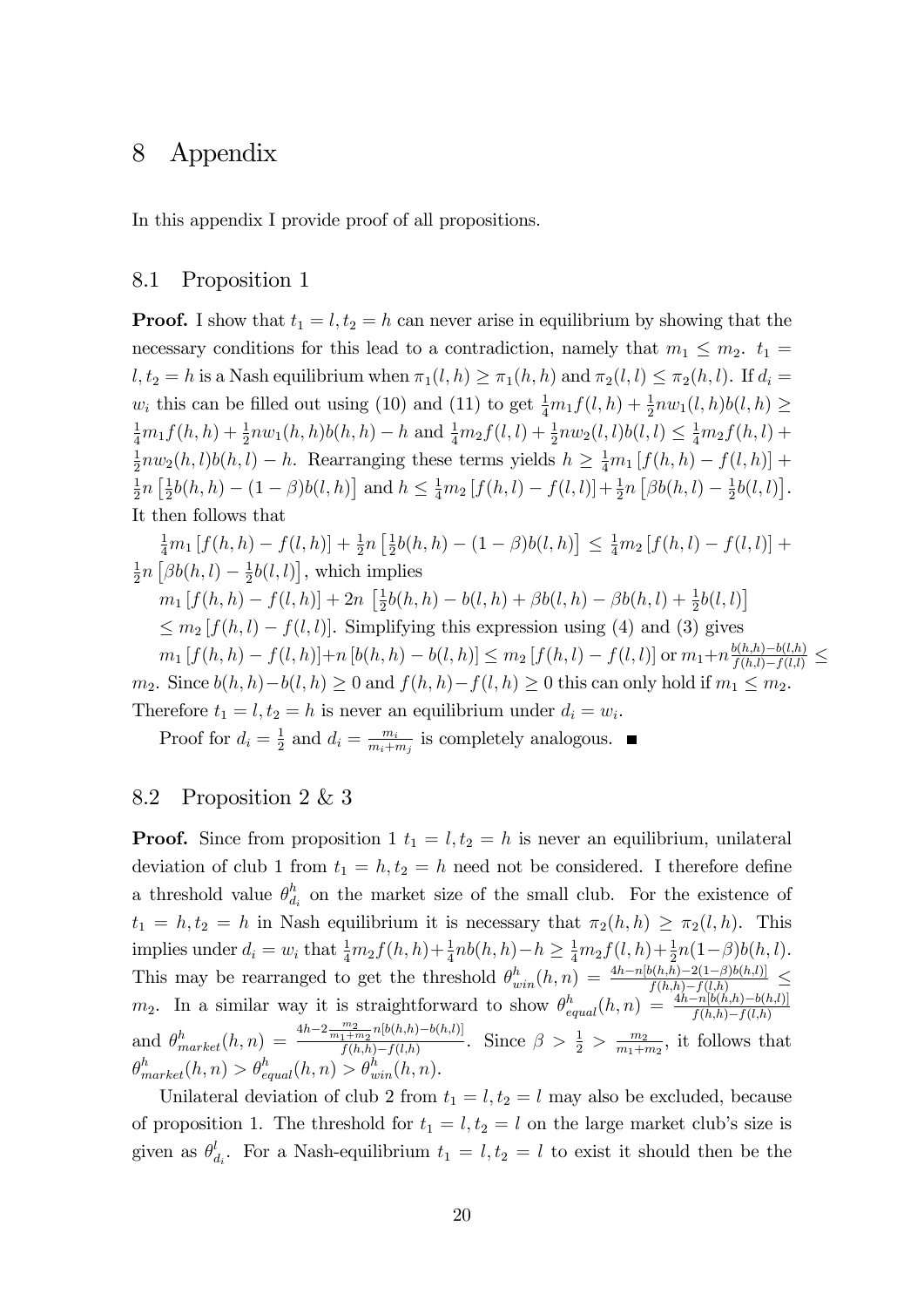case that  $\pi_1(h, l) \leq \pi_1(l, l)$ . When  $d_i = w_i$  this means  $\frac{1}{4}m_1f(h, l) + \frac{1}{2}\beta nb(h, l)$  $h \leq \frac{1}{4}m_1f(l, l) + \frac{1}{4}nb(l, l)$  which may be rearranged using (4) to get  $\theta_{win}^l(h, n) =$  $\frac{4h-n(2\beta-1)b(h,l)}{f(h,l)-f(l,l)} \geq m_1$ . Under  $d_i = 1/2$  and  $d_i = \frac{m_j}{m_k+1}$  $\frac{m_j}{m_k+m_j}$  the same reasoning leads to  $\theta_{equal}^l(h,n) = \theta_{market}^l(h,n) = \frac{4h}{f(h,l)-f(l,l)} \geq m_1$ . Since  $\beta > \frac{1}{2}$ , it follows that  $\theta^l_{market}(h,n) = \theta^l_{equal}(h,n) > \theta^l_{win}(h,n)$ 

At both thresholds, clubs are indifferent between high and low investments, so multiple equilibria are possible at these values. Uniqueness of the Nash-equilibria at all other values for the model parameters implies that both thresholds should never be met at the same parameter values. This can be ensured by imposing

$$
m_1 - m_2 \ge \frac{n(b(h, h) - b(l, l))}{f(h, l) - f(l, l)}
$$
\n(19)

To see this under  $d_i = w_i$  observe that to have uniqueness  $m_1 \, < \, \theta_{win}^l(h, n) =$  $\frac{4h-n(2\beta-1)b(h,l)}{h}$  $\frac{-n(2\beta-1)b(h,l)}{f(h,l)-f(l,l)}$  and  $\frac{4h}{f(h,h)-f(l,h)} - \frac{n[b(h,h)-2(1-\beta)b(h,l)]}{f(h,h)-f(l,h)} = \theta_{win}^h(h,n) < m_2$  should never hold simultaneously. Plugging (19) into the second condition gives:  $\frac{4h-n(2\beta-1)b(h,l)}{f(h,h)-f(l,h)}$  $(m_1 - m_2) < m_2 \Leftrightarrow \frac{4h - n(2\beta - 1)b(h,l)}{f(h,h) - f(l,h)} - (m_1) < 0 \Leftrightarrow \frac{4h - n(2\beta - 1)b(h,l)}{f(h,h) - f(l,h)} < m_1$ , which violates the first line. This extends straightforward to both other sharing rules.  $\blacksquare$ 

#### 8.3 Proposition 4

**Proof.** It is clear that  $t_1 = h, t_2 = l$  is a Nash-equilibrium when both  $\theta_{d_i}^h > m_2$ and  $\theta_{d_i}^l < m_1$  are simultaneously not satisfied. The necessary differences between both fan sizes may be calculated by subtracting both thresholds. Under  $d_i = w_i$  this means  $m_1 - m_2 \ge \theta_{win}^l - \theta_{win}^h \Leftrightarrow m_1 - m_2 \ge \frac{4h - n(2\beta - 1)b(h,l)}{f(h,l) - f(l,l)} - \frac{4h - n[b(h,h) - 2(1-\beta)b(h,l)]}{f(h,h) - f(l,h)}$  $\frac{f(h,h)-2(1-\beta)b(h,l)]}{f(h,h)-f(l,h)}$ . After rearranging this leads to  $m_1 - m_2 \geq \theta_{win}^u(n) = \frac{n[b(h,h)-b(h,l)]}{f(h,l)-f(l,l)}$ . Likewise under  $d_i = 1/2$  this gives  $\theta_{equal}^u(n) = \frac{n[b(h,h)-b(h,l)]}{f(h,h)-f(l,h)}$  and under  $d_i = \frac{m_j}{m_k+n}$  $\frac{m_j}{m_k+m_j}$  I find  $\theta^u_{market}(n) =$  $2\frac{m_2}{m_1+1}$  $\frac{m_2}{m_1+m_2}\frac{n[b(h,h){-}b(h,l)]}{f(h,h){-}f(l,h)}$  $\frac{h[b(h,h)-b(h,l)]}{f(h,h)-f(l,h)}$ . As  $\frac{m_2}{m_1+m_2} < \frac{1}{2}$  $\frac{1}{2}$ , it is clear that the necessary difference is smallest under sharing based on market size.

### 8.4 Proposition 5

**Proof.** League profits in each talent investment situation are given by:

$$
\pi_L^{h,h} = \frac{1}{4} ((m_1 + m_2)f(h, h) + 2nb(h, h)) - 2h \tag{20}
$$

$$
\pi_L^{h,l} = \frac{1}{4} \left( m_1 f(h,l) + m_2 f(l,h) + 2nb(h,l) \right) - h \tag{21}
$$

$$
\pi_L^{l,h} = \frac{1}{4} \left( m_1 f(l, h) + m_2 f(h, l) + 2nb(l, h) \right) - h \tag{22}
$$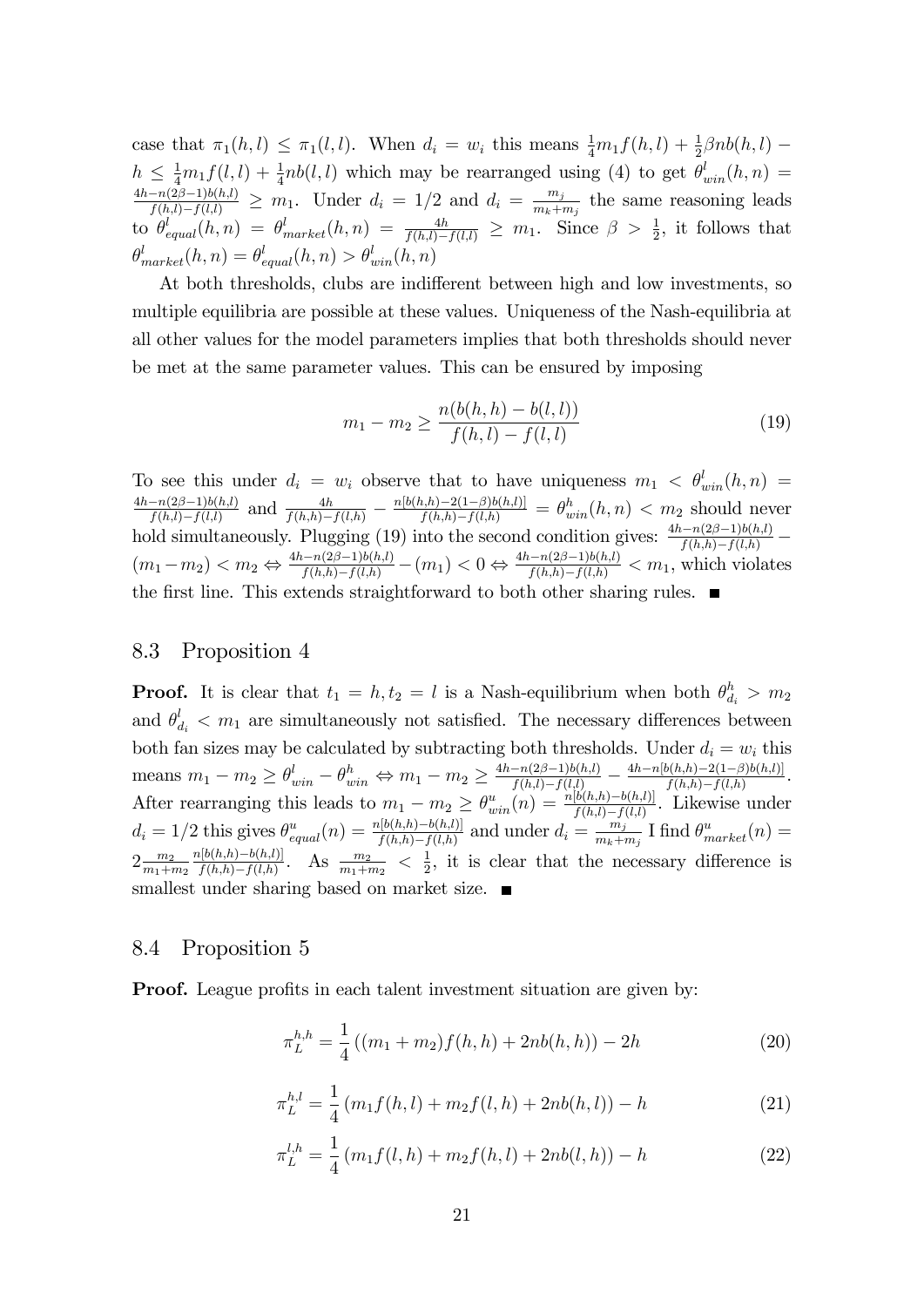$$
\pi_L^{l,l} = \frac{1}{4} \left( (m_1 + m_2) f(l, l) + 2nb(l, l) \right) \tag{23}
$$

As before, I establish the conditions on  $n, m_1, m_2$  and h under which each talent investment situation is optimal. Note that small market domination is optimal for league profits, in case:  $\pi_L^{l,h} \geq \pi_L^{h,h}$  $\frac{h,h}{L}, \pi_L^{l,h} \geq \pi_L^{h,l}$  $\int_{L}^{h,l}$  and  $\pi_L^{l,h} \geq \pi_L^{l,l}$  $\iota^{l,t}_{L}$ . However, from (21) and (22):  $\pi_L^{l,h} \ge \pi_L^{h,l} \Leftrightarrow \frac{1}{4} (m_1 f(l,h) + m_2 f(h,l) + 2nb(l,h)) - h \ge$ 1  $\frac{1}{4}(m_1f(h, l) + m_2f(l, h) + 2nb(h, l)) - h \Leftrightarrow m_2(f(h, l) - f(l, h)) \ge m_1(f(h, l) - f(l, h))$  $\Leftrightarrow m_2 \geq m_1$  which is a contradiction. Therefore, small market domination is never optimal for league profits and it should not be considered as an alternative. Now I turn to the three other talent investment outcomes.

First,  $t_1 = t_2 = h$  is optimal for the league when  $\pi_L^{h,h} \geq \pi_L^{h,h}$  $_{L}^{h,l}$  and  $\pi_{L}^{h,h} \geq \pi_{L}^{l,l}$  $L^{l,l}$ . Filling this out using (20), (21) and (23) gives:  $\frac{1}{4}((m_1 + m_2)f(h, h) + 2nb(h, h)) - 2h \ge$ 1  $\frac{1}{4}(m_1f(h, l) + m_2f(l, h) + 2nb(h, l)) - h$  and  $\frac{1}{4}((m_1 + m_2)f(h, h) + 2nb(h, h)) - 2h \ge$ 1  $\frac{1}{4}((m_1+m_2)f(l,l)+2nb(l,l))$ . This may be simplified to  $2n(b(h,h)-b(h,l))$  - $4h \geq m_1 (f(h, l) - f(h, h)) - m_2 (f(h, h) - f(l, h))$  and  $2nb(h, h) - 8h \geq 2nb(l, l).$ Implementing (2) and (3) in the first condition yields  $2n (b(h, h) - b(h, l)) - 4h$  $(m_1 - m_2) (f(h, l) - f(h, h)),$  so  $\lambda^{u, h} = \frac{2n(b(h, h) - b(h, l)) - 4h}{f(h, l) - f(h, h)} \ge m_1 - m_2$ . Rearranging the second condition I find  $\lambda^{l,h} = \frac{4h}{b(h,h)-b(l,l)} \leq n$ .

Second,  $t_1 = t_2 = l$  is optimal when  $\pi_L^{l,l} \geq \pi_L^{h,l}$  $L^{h,l}$  and  $\pi_L^{l,l} \geq \pi_L^{h,h}$  $L^{n,n}$ . From the previous point, it is clear that the second condition implies  $\lambda^{l,h} = \frac{4h}{b(h,h)-b(l,l)} \geq n$ . Filling out the first condition using (21) and (23) yields  $\frac{1}{4}((m_1 + m_2)f(l, l) + 2nb(l, l)) \ge$ 1  $\frac{1}{4}(m_1f(h, l) + m_2f(l, h) + 2nb(h, l)) - h \Leftrightarrow (m_1+m_2)f(l, l) \geq m_1f(h, l) + m_2f(l, h) -$ 4h. Again using (2) this gives  $4h \ge (m_1 - m_2) (f(h, l) + f(h, h))$  and  $\lambda^{u, l} = \frac{4h}{f(h, l) + f(h, h)} \ge$  $m_1 - m_2$ .

Finally,  $t_1 = h, t_2 = l$  is optimal when  $\pi_L^{h,l} \geq \pi_L^{h,h}$  $\mathbb{Z}_L^{h,h}$  and  $\pi_L^{h,l} \geq \pi_L^{l,l}$  $L^{l,l}$ . From the previous derivations it is already clear that this implies  $\lambda^{u,h} = \frac{2n(b(h,h)-b(h,l))-4h}{f(h,l)-f(h,h)} \leq$  $m_1 - m_2$  and  $\lambda^{u,l} = \frac{4h}{f(h,l)+f(h,h)} \leq m_1 - m_2$ . From the observation that when  $n =$ 4h  $\frac{4h}{b(h,h)-b(l,l)}$  this means  $\frac{4h}{f(h,l)+f(h,h)} = \frac{2n(b(h,h)-b(h,l))-4h}{f(h,l)-f(h,h)}$  $\frac{f(h,h)-b(h,l)) - 4h}{f(h,l)-f(h,h)},$  it follows that these conditions converge at the point where the league is indifferent between mutually high and mutually low investments. Notice as well that the condition  $m_1 - m_2 \ge \frac{n(b(h,h)-b(l,l))}{f(h,l)-f(l,l)}$  $f(h,l) - f(l,l)$ never prevents a balanced outcome being preferred by the league.

Social welfare in each talent investment outcome is given by:

$$
SW^{h,h} = \frac{3}{8} ((m_1 + m_2) f(h, h) + 2nb(h, h)) - 2h
$$
  
\n
$$
SW^{h,l} = \frac{3}{8} (m_1 f(h, l) + m_2 f(l, h) + 2nb(h, l)) - h
$$
  
\n
$$
SW^{l,h} = \frac{3}{8} (m_1 f(l, h) + m_2 f(h, l) + 2nb(l, h)) - h
$$
  
\n
$$
SW^{l,l} = \frac{3}{8} ((m_1 + m_2) f(l, l) + 2nb(l, l)).
$$

I introduce the notation  $\sigma^{l,h}$ ,  $\sigma^{u,l}$  and  $\sigma^{u,h}$  for the social welfare thresholds. Following a completely similar logic as before, it is straightforward to show that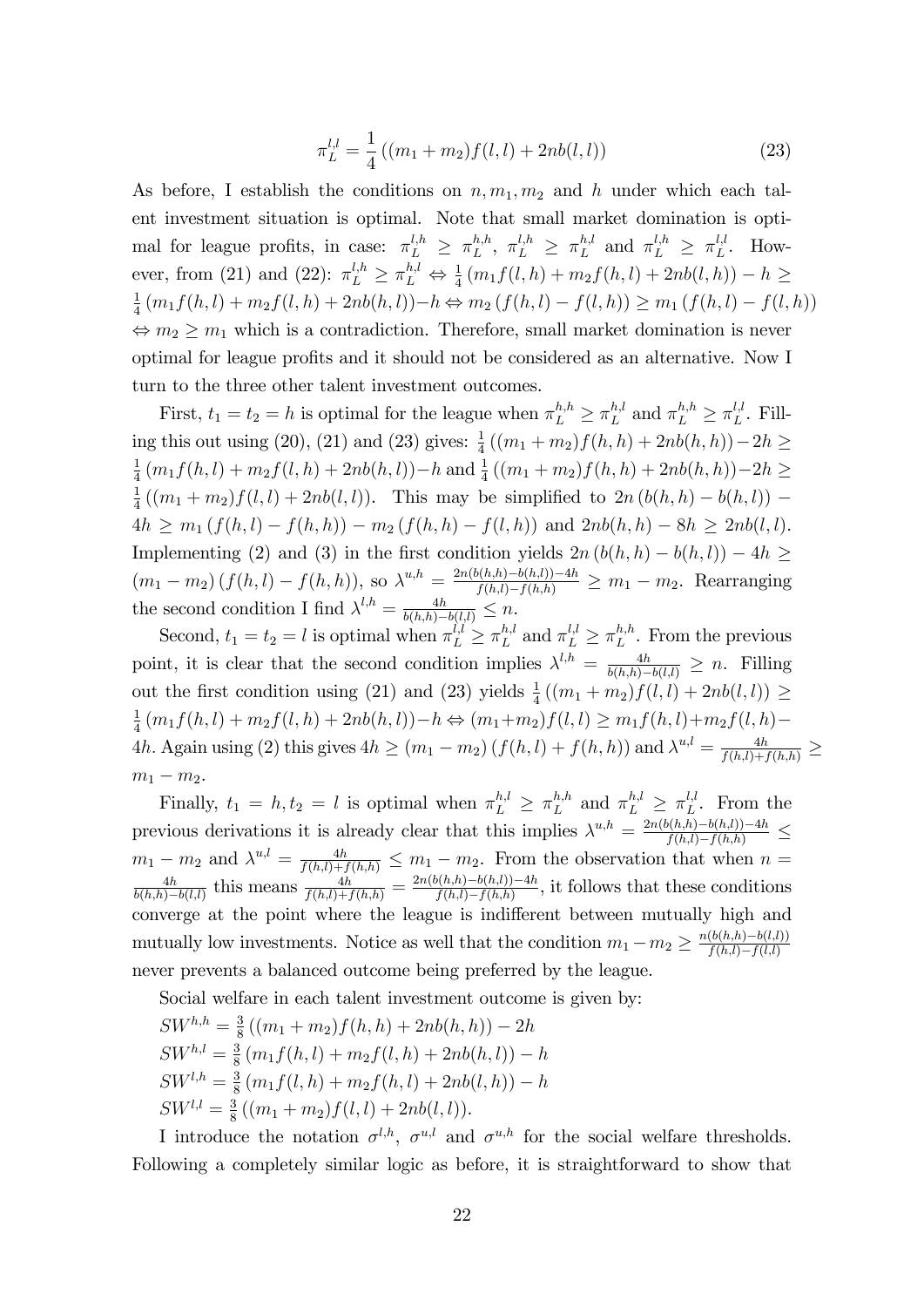small club domination is never socially optimal. The thresholds are given by  $\sigma^{l,h} =$ 8 3 h  $\frac{h}{b(h,h)-b(l,l)}, \; \sigma^{u,l} \,=\, \frac{8}{3}$ 3 h  $\frac{h}{f(h,l)-f(l,l)}$  and  $\sigma^{u,h} = \frac{2n[b(h,h)-b(h,l)]-\frac{8}{3}h}{f(h,l)-f(h,h)}$  $\frac{f(h,l)-f(h,l)}{f(h,l)-f(h,h)}$ . Comparison with the league's thresholds reveals that  $\sigma^{l,h} < \lambda^{l,h}$ ,  $\sigma^{u,l} < \lambda^{u,l}$  and  $\sigma^{u,h} > \lambda^{u,h}$ .

## 8.5 Proposition 6

**Proof.** In order to provide evidence for proposition 6 I first investigate the case of equal sharing and then compare both other schemes with this benchmark.

Under  $d_i = 1/2$ :

• if  $t_1 = t_2 = h$  is optimal, it always occurs.

Suppose  $t_1 = t_2 = h$  is optimal, then from proposition 5:

$$
n \ge \frac{4h}{b(h,h) - b(l,l)} = \lambda^l(h) \tag{24}
$$

From proposition  $2 t_1 = t_2 = h$  is the unique Nash-equilibrium  $\Leftrightarrow \frac{4h - n[b(h,h) - b(h,l)]}{f(h,h) - f(l,h)}$  $\theta_{equal}^h$  < m<sub>2</sub>. Implementing (24) into this condition shows  $\frac{4h-n[b(h,h)-b(h,l)]}{f(h,h)-f(l,h)}$  $\leq$  $\frac{4h - \frac{4h}{b(h,h)-b(l,l)}[b(h,h)-b(h,l)]}{f(h,h)-f(l,h)}$  <  $m_2$  or  $\frac{4h-4h}{f(h,h)-f(l,h)}$  = 0 <  $m_2$ . Since 0 <  $m_2$ ,  $t_1 = t_2 = h$  is always the unique Nash-equilibrium of the investment stage when this is optimal for league profits.

• if  $t_1 = t_2 = l$  occurs, it is optimal.

Suppose  $t_1 = t_2 = l$  occurs, then from proposition 3

$$
\Rightarrow m_1 \le \frac{4h}{f(h,l) - f(l,l)}\tag{25}
$$

From proposition 5,  $t_1 = t_2 = l$  is optimal for league profits

$$
\Leftrightarrow \left\{\n\begin{array}{c}\n\lambda^{l,h}(h) = \frac{4h}{f(h,l) + f(h,h)} \ge m_1 - m_2 \\
and \\
n \le \frac{4h}{b(h,h) - b(l,l)} = \lambda^h(h)\n\end{array}\n\right\} \tag{26}
$$

Filling in  $(25)$  in the right hand-side of the first condition of  $(26)$ , yields:  $m_1-m_2 \leq \frac{4h}{f(h,l)-f(l,l)}-m_2 < \frac{4h}{f(h,l)+1}$  $\frac{4h}{f(h,l)+f(h,h)},$  because  $0 < m_2$ . So the first condition of  $(26)$  is satisfied. To see why  $(25)$  also implies that the second part of  $(26)$  is satisfied, observe that  $n > \frac{4h}{b(h,h)-b(l,l)}$  and the second part of (26) can never be satisfied simultaneously. On the contrary, when  $n > \frac{4h}{b(h,h)-b(l,l)}$  is not satisfied  $(26)$  is always satisfied. On the other hand it is clear that the occurrence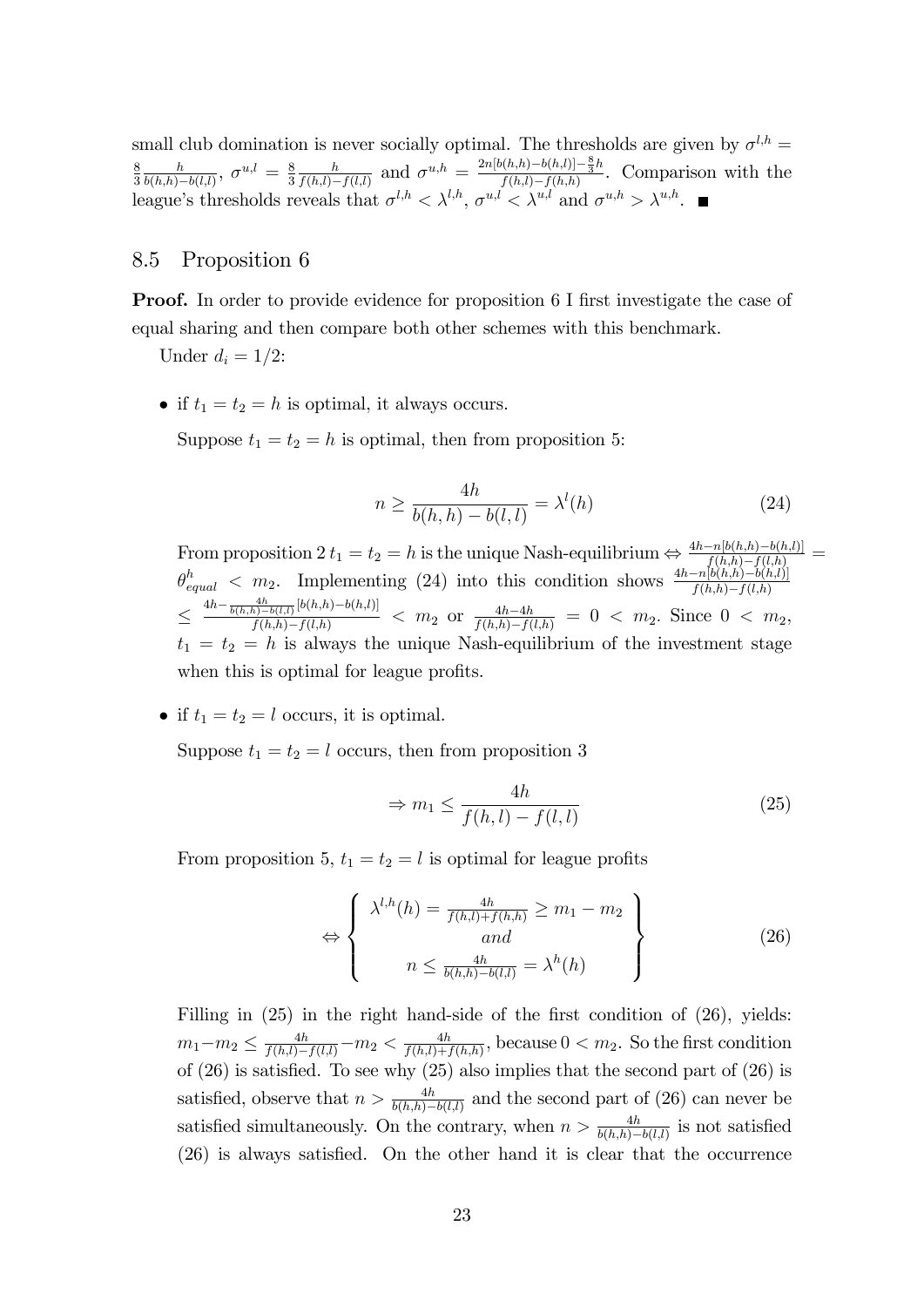of  $t_1 = t_2 = l$  and  $t_1 = t_2 = h$  also mutually exclude each other. Since  $n > \frac{4h}{b(h,h)-b(l,l)}$  is a (more than) sufficient condition for  $t_1 = t_2 = h$  to occur, it follows that when  $t_1 = t_2 = l$  occurs (and consequently  $t_1 = t_2 = h$  fails to occur and (25) is satisfied)  $n > \frac{4h}{b(h,h)-b(l,l)}$  can never be satisfied. Therefore in such cases the second part of  $(26)$  is always satisfied. In this way,  $(25)$  also implies that the second part of (26) is met.

• if  $t_1 = h, t_2 = l$  is optimal,  $\theta_{equal}^u < m_1 - m_2$ .

Suppose  $t_1 = h, t_2 = l$  is optimal, then from proposition 5 it follows that 2 situations might occur. First, it may be that  $\frac{4h}{f(h,l)+f(h,h)} \leq m_1 - m_2$ and  $n \leq \frac{4h}{b(h,h)-}$  $\frac{4h}{b(h,h)-b(l,l)}$ . Rewriting the second condition to  $n (b(h,h) - b(l,l)) \leq$ 4h and plugging it into the first shows  $n \frac{(b(h,h)-b(l,l))}{f(h,l)+f(h,h)}(= \theta^u_{equal}) \leq \frac{4h}{f(h,l)+f(h,h)}$  $\frac{4h}{f(h,l)+f(h,h)}$ . Given the first condition this implies  $\theta_{equal}^u \leq m_1 - m_2$ . Second, it may also be that  $\frac{2n(b(h,h)-b(h,l))-4h}{f(h,l)-f(h,h)} \leq m_1 - m_2$  and  $n \geq \frac{4h}{b(h,h)-4h}$  $\frac{4h}{b(h,h)-b(l,l)}$ . Again rewriting the second condition to  $n (b(h, h) - b(l, l)) \geq 4h$  and plugging in the first shows  $\theta_{equal}^u = n \frac{(b(h,h)-b(l,l))}{f(h,l)+f(h,h)} \leq n \frac{(b(h,h)-b(l,l))}{f(h,l)+f(h,h)} + \frac{n(b(h,h)-b(h,l))-4h}{f(h,l)-f(h,h)} \leq \frac{2n(b(h,h)-b(h,l))-4h}{f(h,l)-f(h,h)}$  $f(h,l)-f(h,h)$  $\leq m_1 - m_2$ .  $n (b(h, h) - b(l, l)) \leq 4h$ . So, the minimal necessary difference in market size can never prevent large market domination to arise, when it is optimal.

Secondly, for  $d_i = w_i$ , the following reasoning applies:

• if  $t_1 = t_2 = h$  is optimal, it always occurs

Proposition 2 has shown that  $\theta_{win}^h < \theta_{equal}^h$ , while from part 1 of this proof it is clear that if  $t_1 = t_2 = h$  is optimal, this implies  $\theta_{equal}^h < m_2$ . Obviously, this means that if  $t_1 = t_2 = h$  is optimal, this implies  $\theta_{win}^h < \theta_{equal}^h < m_2$  and consequently  $t_1 = t_2 = h$  occurs under  $d_i = w_i$  when it is optimal.

• if  $t_1 = t_2 = l$  occurs, it is optimal.

From proposition 3 it is clear that  $\theta_{win}^l < \theta_{equal}^l$ , while again part 1 of this proof has shown  $m_1 \leq \theta_{equal}^l$  implies  $t_1 = t_2 = l$  is optimal. Combining these observations yields:  $m_1 \leq \theta_{win}^l \Rightarrow m_1 \leq \theta_{equal}^l \Rightarrow t_1 = t_2 = l$  is optimal.

• if  $t_1 = h, t_2 = l$  is optimal,  $\theta_{win}^U < m_1 - m_2$ 

From proposition 4:  $\theta_{win}^u = \theta_{equal}^u$ , so the reasoning of part 1 applies.

Finally, when  $d_i = \frac{m_j}{m_i + n_i}$  $\frac{m_j}{m_k+m_j}$ :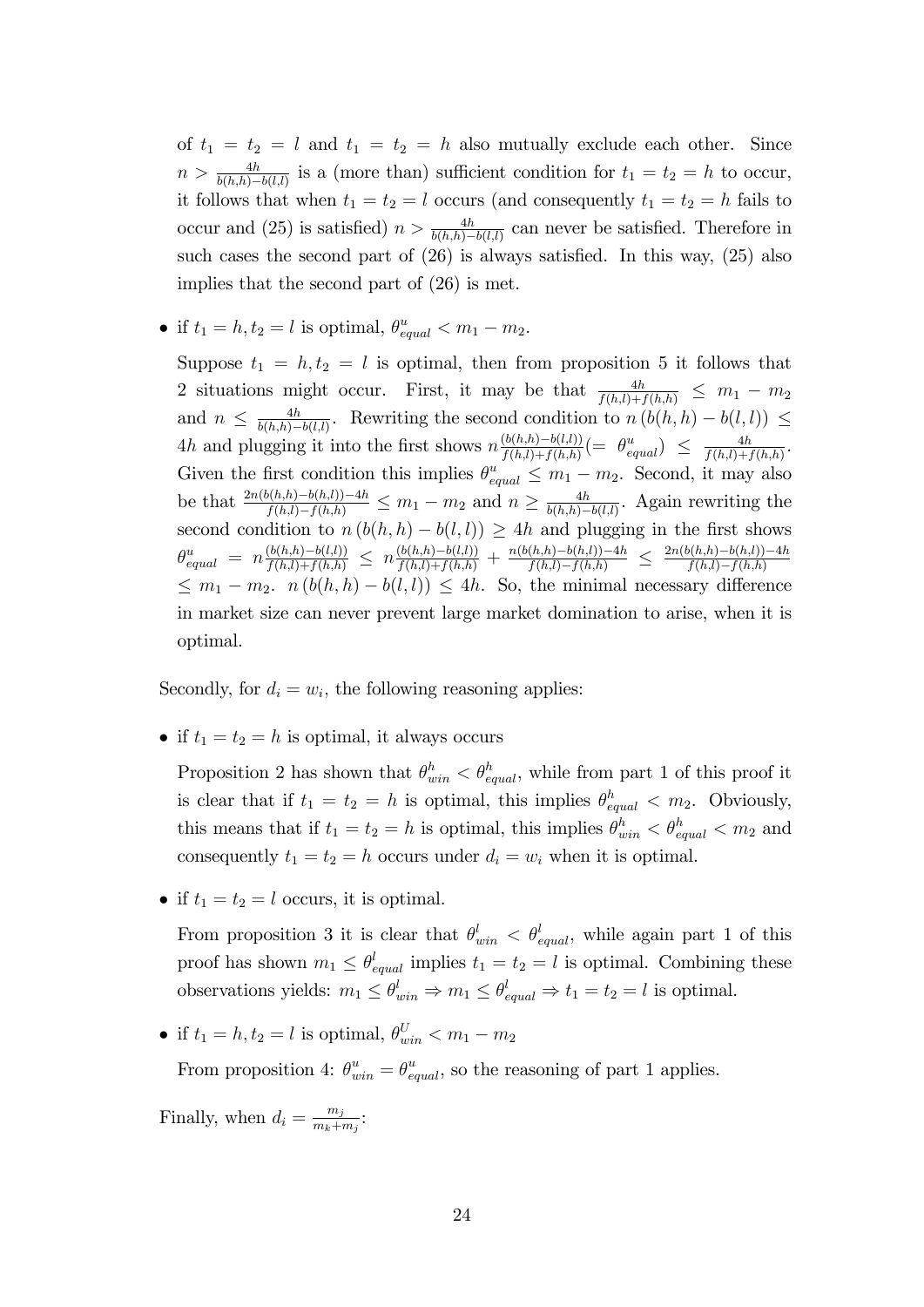• if  $t_1 = t_2 = h$  is optimal, it cannot be guaranteed to occur

Suppose  $t_1 = t_2 = h$  is optimal, then as before from proposition 5:

$$
n \ge \frac{4h}{b(h,h) - b(l,l)} = \lambda^l(h) \tag{27}
$$

From proposition 2  $t_1 = t_2 = h$  occurs as an equilibrium under  $d_i = \frac{m_j}{m_i + 1}$  $m_k+m_j$  $\Leftrightarrow$  $\frac{4h-2\frac{m_2}{m_1+m_2}n[b(h,h)-b(h,l)]}{f(h,h)-f(l,h)} = \theta_{market}^h < m_2.$  As before it is possible to plug (27) into this condition. It leads to:  $\frac{4h-2\frac{m_2}{m_1+m_2}n[b(h,h)-b(h,l)]}{f(h,h)-f(l,h)}$  $\frac{f(h,h)-f(l,h)}{f(h,h)-f(l,h)}$  $4h\left(1\!-\!2\frac{m_2}{m_1+m_2}\right.$  $\setminus$  $\frac{f(-1)^m_1+m_2}{f(h,h)-f(l,h)} < m_2.$ But since  $\frac{1}{2} > \frac{m_2}{m_1+n_2}$  $\frac{m_2}{m_1+m_2}$ , this cannot be guaranteed for all positive values of  $m_2$ .

• if  $t_1 = t_2 = l$  occurs, it is optimal.

Proposition 3 has shown  $\theta_{market}^l = \theta_{equal}^l$ , while from part 1 of this proof it is clear that  $m_1 \leq \theta_{equal}^l \Rightarrow t_1 = t_2 = l$  is optimal. Combining both leads to  $m_1 \leq \theta_{market}^l \Rightarrow m_1 \leq \theta_{equal}^l \Rightarrow t_1 = t_2 = l$  is optimal

• if  $t_1 = h, t_2 = l$  is optimal,  $\theta_{market}^{u} < m_1 - m_2$ From proposition 4:  $\theta_{market}^{u} < \theta_{equal}^{u}$ , so the reasoning of part 1 applies.

## 9 Tables

Table 1: Sharing systems for broadcast revenue in European soccer

| Country  | <b>Broadcast</b>              | Sharing                                                |
|----------|-------------------------------|--------------------------------------------------------|
|          | Revenue/year <sup>5</sup>     | Mechanism <sup>6</sup>                                 |
| England  | £ 672m                        | $50\%$ equal sharing, $25\%$ based on league position, |
|          |                               | 25\% based on TV appearances                           |
| France   | $\epsilon$ 668m               | $50\%$ equal sharing, $30\%$ based on league position, |
|          |                               | 20\% based on TV appearances                           |
| Germany  | $\epsilon$ 413m               | $50\%$ equal sharing, $50\%$ based on past three       |
|          |                               | and current season performance                         |
| Norway   | $\text{ } \in 14.54 \text{m}$ | $40\%$ equal sharing, $30\%$ based on league position, |
|          |                               | 30\% based on TV appearances                           |
| Scotland | $\epsilon$ 63.5m              | $52\%$ equal sharing, $48\%$ based on league position  |

<sup>5</sup>Data taken from www.sportsbusiness.com and Gratton & Solberg (2007). All figures for 2008-2009 season, except Scotland (2004) and Norway (2006).

 ${}^{6}$ Based on 2005 figures from Solberg and Gratton (2007).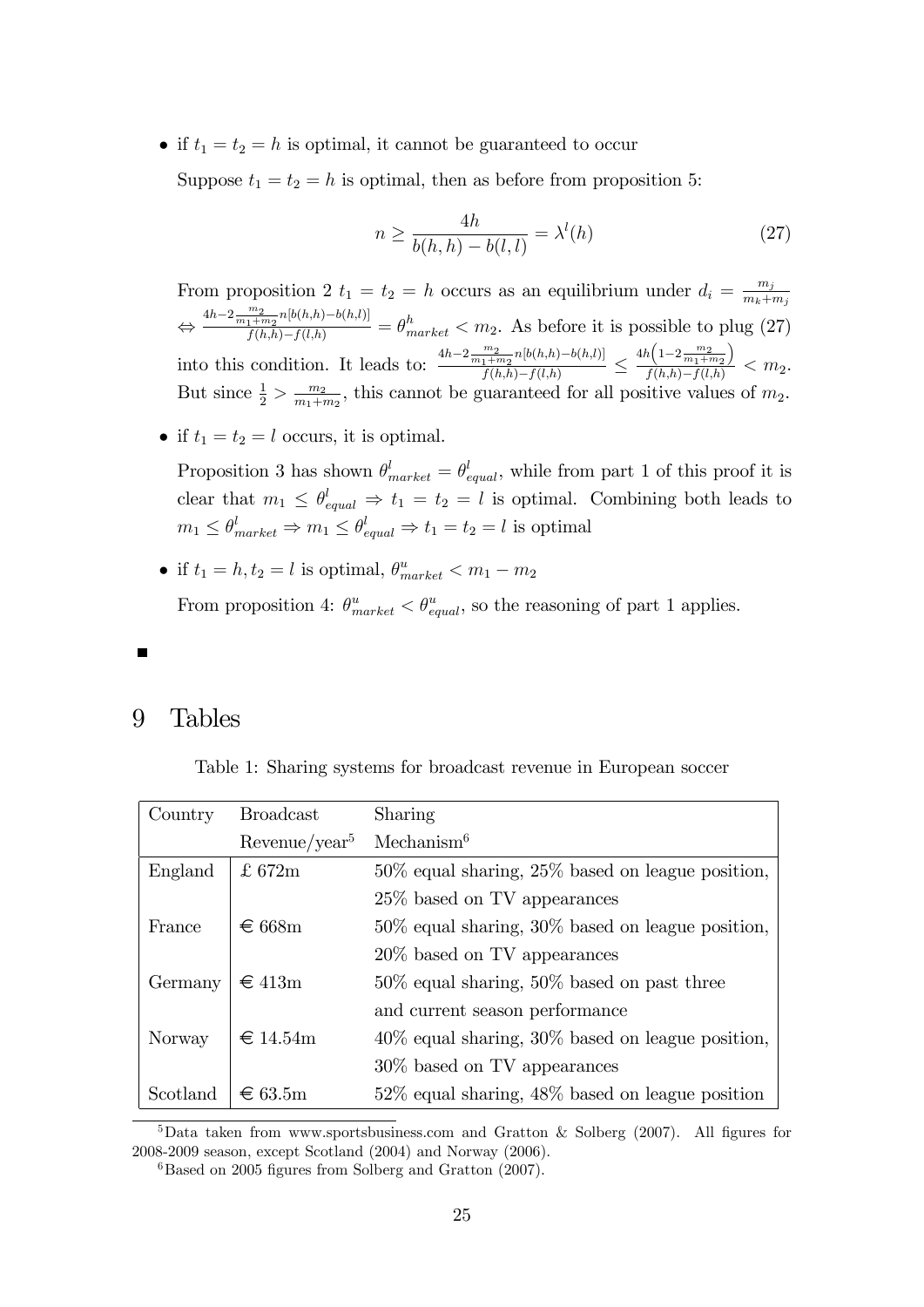|                                                          | average total | attendance/TV | households <sup>9</sup> | 3.27    | 1.73   | 2.03    | 4.04    | 4.49        | 0.00     | 2.34    | 6.68   | 3.14   | Table 3: Revenue sharing and national broadcast revenue in European soccer and US major leagues |
|----------------------------------------------------------|---------------|---------------|-------------------------|---------|--------|---------|---------|-------------|----------|---------|--------|--------|-------------------------------------------------------------------------------------------------|
|                                                          | average       | top $3$       | attendance              | 58,621  | 42,467 | 66,589  | 24,415  | 40,763      | 40,913   | 12,396  | 16,895 | 13,207 |                                                                                                 |
| Table 2: Comparison of European Soccer Leagues 2005-2008 | average       | bottom 3      | attendance <sup>8</sup> | 19,961  | 8,800  | 20,178  | 4,799   | 5,571       | 4,874    | 4,222   | 5,275  | 4,160  |                                                                                                 |
|                                                          | average       | attendance/   | fixture                 | 34,548  | 21,688 | 39,479  | 10,472  | 17,463      | 15,896   | 7,945   | 9,719  | 9,027  |                                                                                                 |
|                                                          | average       | UEFA          | points                  | 67.75   | 51.64  | 47.61   | 29.44   | 39.69       | 31.50    | 20.36   | 20.83  | 13.22  |                                                                                                 |
|                                                          | average       | competitive   | $\mathrm{balance}^7$    | 0.39    | 0.33   | 0.41    | 0.47    | 0.53        | 0.54     | 0.87    | 0.35   | 0.39   |                                                                                                 |
|                                                          | League        |               |                         | England | France | Germany | Belgium | Netherlands | Scotland | Austria | Norway | Sweden |                                                                                                 |

<sup>7</sup>Competitive balance is measured by NAMSI, see Peeters (2009) for more information on this. This measure increases when competitive balance 7Competitive balance is measured by NAMSI, see Peeters (2009) for more information on this. This measure increases when competitive balance

decreases. Data were taken from RSSSF. The RSSSF is the Rec. Sport. Soccer Statistics Foundation. More information on this organisation and the full decreases. Data were taken from RSSSF. The RSSSF is the Rec. Sport. Soccer Statistics Foundation. More information on this organisation and the full archives can be found at http://www.rsssf.org archives can be found at http://www.rsssf.org

 ${}^8$ This statistic is calculated as the average attendance of the three best attended clubs in each season 2005-2008. Data are taken from European Football <sup>8</sup>This statistic is calculated as the average attendance of the three best attended clubs in each season 2005-2008. Data are taken from European Football Statistics, online retrievable at http://www.european-football-statistics.co.uk/. Statistics, online retrievable at http://www.european-football-statistics.co.uk/.

9Sum of all club average attendances per fixture, divided by the number of TV households, based on European Football Statictics data and World 9Sum of all club average attendances per Öxture, divided by the number of TV households, based on European Football Statictics data and World Development Indicators. Development Indicators.